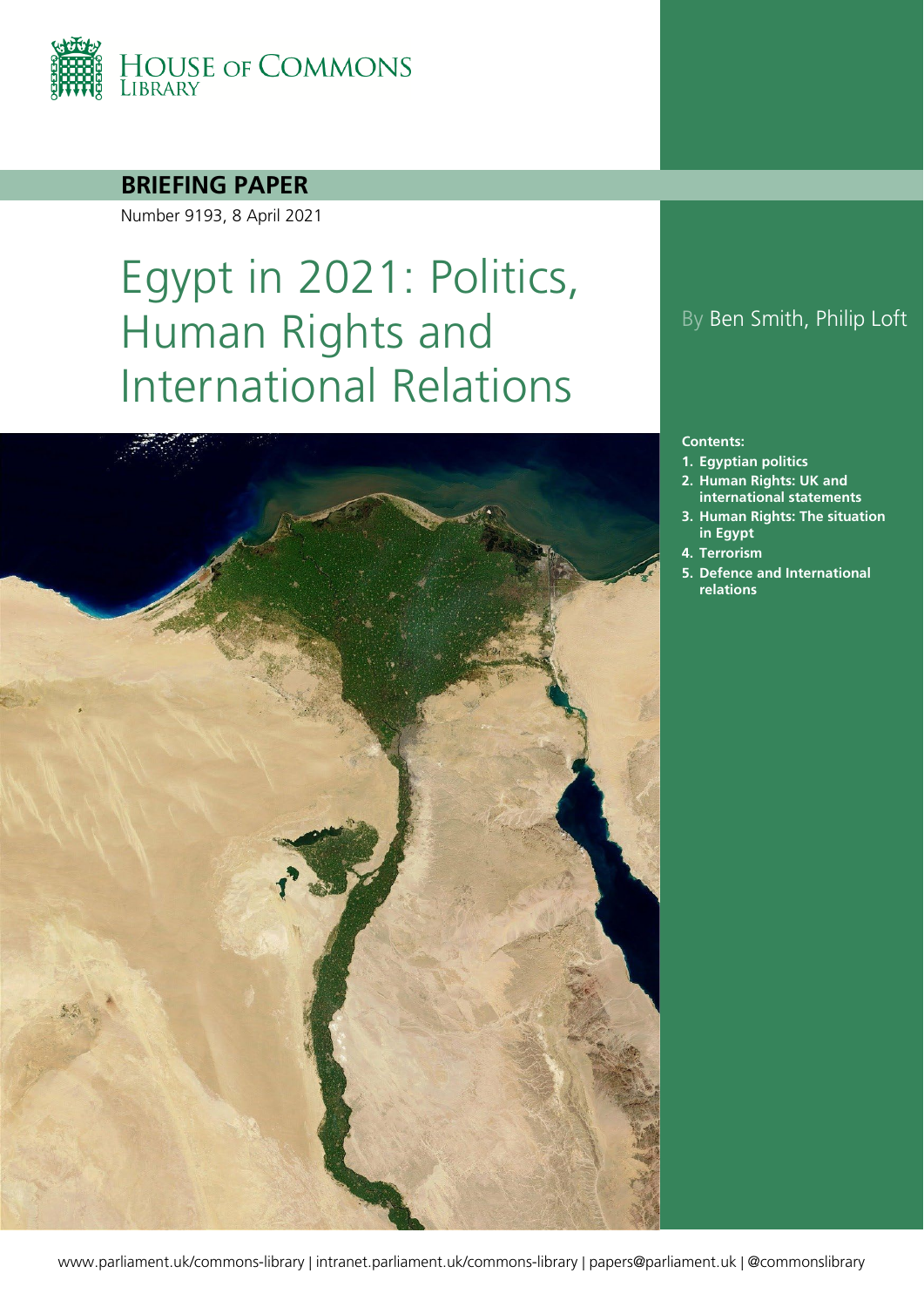## **Contents**

| <b>Summary</b>                               |                                                                                                                                                                                                                                                             | 3                                                                |
|----------------------------------------------|-------------------------------------------------------------------------------------------------------------------------------------------------------------------------------------------------------------------------------------------------------------|------------------------------------------------------------------|
| 1.<br>1.1<br>1.2<br>1.3<br>1.4<br>1.5<br>1.6 | <b>Egyptian politics</b><br>Background: The Arab Spring and Presidency of Mohamed Morsi<br>2018 Presidential Election<br>Referendum on extension of presidential term limit<br>2020 Senate Election<br>2020 House of Representatives Election<br>Opposition | 4<br>$\overline{4}$<br>$\overline{4}$<br>$\frac{5}{5}$<br>6<br>6 |
| 2.                                           | Human Rights: UK and international statements                                                                                                                                                                                                               | 7                                                                |
| 2.1                                          | UK Government statements                                                                                                                                                                                                                                    | $\overline{7}$                                                   |
| 2.2                                          | UN Human Rights Council Statement                                                                                                                                                                                                                           | $\overline{7}$                                                   |
| 2.3                                          | UK trade agreement with Egypt                                                                                                                                                                                                                               | $\overline{7}$                                                   |
| 3.                                           | Human Rights: The situation in Egypt                                                                                                                                                                                                                        | 9                                                                |
| 3.1                                          | Muslim Brotherhood                                                                                                                                                                                                                                          | 9                                                                |
| 3.2                                          | Media and journalists                                                                                                                                                                                                                                       | 11                                                               |
| 3.3                                          | NGOs and activists                                                                                                                                                                                                                                          | 11                                                               |
| 3.4                                          | Coronavirus                                                                                                                                                                                                                                                 | 12                                                               |
| 3.5                                          | Prisoners                                                                                                                                                                                                                                                   | 13                                                               |
| 3.6                                          | Christians                                                                                                                                                                                                                                                  | 14                                                               |
| 3.7                                          | <b>Trade Unions</b>                                                                                                                                                                                                                                         | 15                                                               |
| 3.8                                          | <b>Gender Equality</b>                                                                                                                                                                                                                                      | 16                                                               |
| 3.9                                          | LGBT+ people                                                                                                                                                                                                                                                | 16                                                               |
| 4.                                           | <b>Terrorism</b>                                                                                                                                                                                                                                            | 17                                                               |
| 4.1                                          | Wilayat Sinai                                                                                                                                                                                                                                               | 17                                                               |
| 4.2                                          | Other terrorist actions                                                                                                                                                                                                                                     | 18                                                               |
| 5.                                           | <b>Defence and International relations</b>                                                                                                                                                                                                                  | 19                                                               |
| 5.1                                          | <b>United States</b>                                                                                                                                                                                                                                        | 19                                                               |
| 5.2                                          | Libya                                                                                                                                                                                                                                                       | 19                                                               |
| 5.3                                          | Russia                                                                                                                                                                                                                                                      | 20                                                               |
| 5.4                                          | Turkey                                                                                                                                                                                                                                                      | 20                                                               |
| 5.5                                          | The Gulf states                                                                                                                                                                                                                                             | 21                                                               |
| 5.6                                          | Ethiopia and the Nile Dam                                                                                                                                                                                                                                   | 22                                                               |
| 5.7                                          | Israel                                                                                                                                                                                                                                                      | 23                                                               |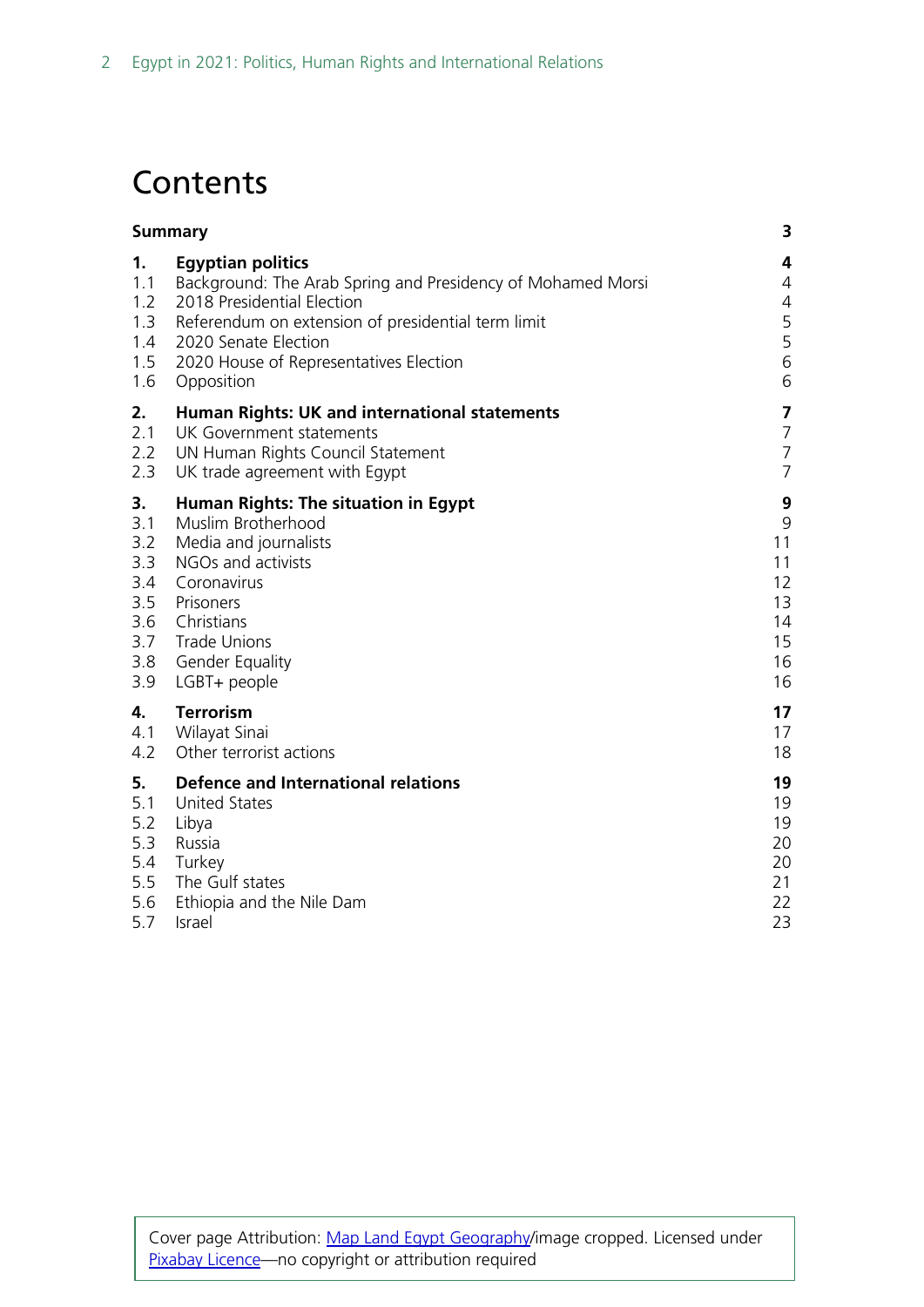## <span id="page-2-0"></span>Summary

#### **Government of Sisi**

In the [2018 Presidential election,](https://www.reuters.com/article/us-egypt-election-result-idUSKCN1H916A) President Abdel Fattah el-Sisi was returned to office for a second term with 97 percent of the vote. His position has been further strengthened by the dominance of the pro-Government Mostaqbal Watn ("Nation's Future") party in the [Egyptian parliamentary elections](https://www.reuters.com/article/egypt-election-int-idUSKBN28O2T0) that took place in 2020.

Whilst Sisi had been limited to two terms as president under the 2014 constitution, an amendment was made following a [2019 referendum](https://www.bbc.co.uk/news/world-middle-east-48035512) extending Sisi's term to six years and allowing him to stand for a third term in 2024.

#### **Human Rights**

Concerns about the treatment of journalists, opposition groups, and non-governmental organisations in Egypt continue.

This has included the **harassment and [arrest of critics](https://www.amnesty.org/en/latest/news/2020/06/egypt-health-care-workers-forced-to-make-impossible-choice-between-death-or-jail/)** of the Egyptian Government's response to the Coronavirus pandemic. It is [estimated](https://www.state.gov/reports/2020-country-reports-on-human-rights-practices/egypt/) that there are between 20,000 and 60,000 political prisoners in Egypt and prisons have been found by [foreign observers](https://www.ohchr.org/EN/NewsEvents/Pages/DisplayNews.aspx?NewsID=25772&LangID=E) to lack proper sanitation and medical care.

Christians continue to be [vulnerable in Egypt,](https://minorityrights.org/wp-content/uploads/2019/01/MRG_Rep_Egypt_EN_Jan19.pdf) with attacks on new Christian places of worship and discrimination in public life, though foreign governments have noted some [positive steps.](https://www.uscirf.gov/sites/default/files/Egypt.pdf) These include Sisi's [public backing](https://www.egypttoday.com/Article/1/71141/Al-Azhar-Sheikh-western-media-doesn-t-dare-accuse-Christianity#:%7E:text=In%20his%20speech%20at%20the,by%20its%20believers) of religious inclusivity and opening the [Middle East's largest cathedral](https://www.bbc.co.uk/news/world-middle-east-46775842) in 2019.

Organisations have also raised the "arbitrary arrests" of [LGBT persons](https://www.hrw.org/news/2020/10/01/egypt-security-forces-abuse-torture-lgbt-people) and delays in recognising [independent trade unions.](https://www.ituc-csi.org/IMG/pdf/ituc_globalrightsindex_2020_en.pdf)

31 signatories, including the United States and the UK, [criticised the persecution of](https://geneva.usmission.gov/2021/03/12/joint-statement-on-human-rights-in-egypt/)  [political opponents](https://geneva.usmission.gov/2021/03/12/joint-statement-on-human-rights-in-egypt/) in Egypt at the UN Human Rights Council in March 2021.

#### **Terrorism and the North Sinai military campaign**

North Sinai has been under a state of emergency since 2014. Wilayat Sinai, a local affiliate of the self-proclaimed Islamic State/Daesh, have claimed responsibility for multiple attacks in [the region.](https://carnegieendowment.org/sada/82218) 2019 and 2020 also saw [terrorist attacks in the Greater Cairo area,](https://www.state.gov/reports/country-reports-on-terrorism-2019/egypt/) carried out by Harakat Sawa'd Misr (HASM) and al-Qaeda allied groups.

#### **Egypt's international relations**

Whilst US criticism of human rights violations was relatively muted under the Trump Administration, the US backing of a joint [statement](https://www.reuters.com/article/egypt-rights-un-int/u-s-joins-west-in-rare-criticism-of-egypt-on-human-rights-abuses-idUSKBN2B4174) by members of the UN Human Rights Council expressing concern at the trajectory of human rights in Egypt suggests the Biden Administration may take a more critical position towards Egypt.

Both the [Trump](https://www.wsj.com/articles/u-s-threatens-egypt-with-sanctions-over-russian-arms-deal-11573769929) and [Biden](https://www.state.gov/secretary-blinkens-call-with-egyptian-foreign-minister-shoukry/) Administrations have criticised Egypt's purchase of Russian fighter jets, the former stating [sanctions might](https://www.appropriations.senate.gov/hearings/review-of-the-fy2020-budget-request-for-the-state-department) be imposed as a result.

Relations with Sudan and Ethiopia have been strained since Ethiopia began the construction of the [Grand Ethiopian Renaissance Dam o](https://www.bbc.co.uk/news/world-africa-50328647#:%7E:text=When%20complete%2C%20the%20Grand%20Renaissance,of%20the%20Nile)n the Blue Nile River in 2011. Egypt heavily relies on Nile waters. Negotiations are [currently stalled,](https://www.reuters.com/article/ethiopia-dam-egypt-int-idUSKBN2BT1HU) and Ethiopia has said it will [continue](https://www.reuters.com/article/us-ethiopia-dam-sudan-egypt-idUSKBN29G0JT) with the second stage of filling in the Dam despite the lack of agreement.

Egypt's relationship with Libya has recently stabilised with the [formation of a unity](https://commonslibrary.parliament.uk/research-briefings/cbp-9173/?utm_source=HOC+Library+-+Current+awareness+bulletins&utm_campaign=07adfdc63d-Current_Awareness_IADS_24_03_2021&utm_medium=email&utm_term=0_f325cdbfdc-07adfdc63d-103780026&mc_cid=07adfdc63d&mc_eid=ec2ad28b66)  [Government](https://commonslibrary.parliament.uk/research-briefings/cbp-9173/?utm_source=HOC+Library+-+Current+awareness+bulletins&utm_campaign=07adfdc63d-Current_Awareness_IADS_24_03_2021&utm_medium=email&utm_term=0_f325cdbfdc-07adfdc63d-103780026&mc_cid=07adfdc63d&mc_eid=ec2ad28b66) after a civil war in the country, where the Egyptian Government had offered [covert support](https://www.bbc.co.uk/news/world-africa-53779425) to one side and seen [Egyptian workers kidnapped and harassed.](https://www.al-monitor.com/originals/2021/03/egypt-seeks-role-libyas-reconstruction)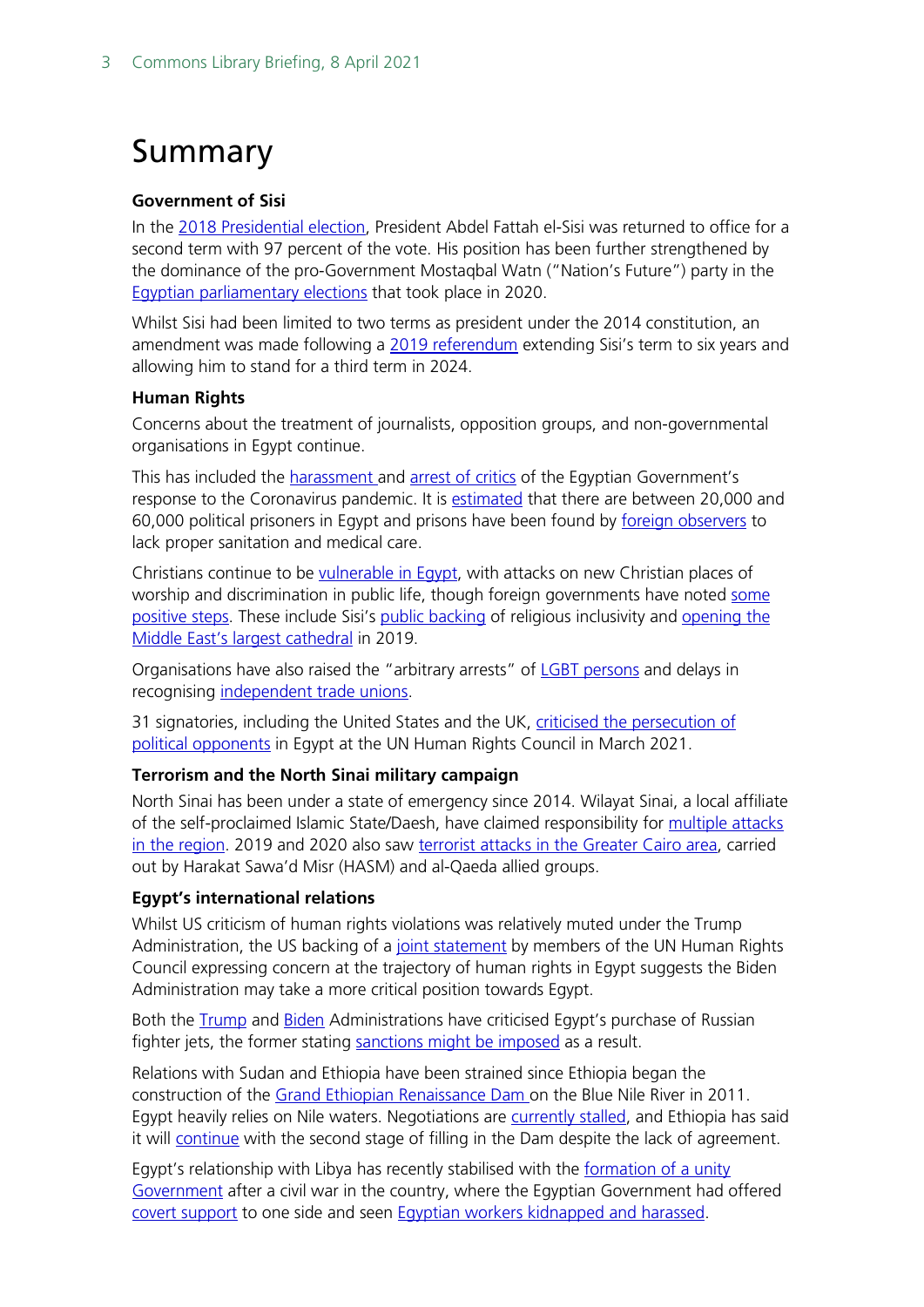## <span id="page-3-0"></span>1. Egyptian politics

### <span id="page-3-1"></span>1.1 Background: The Arab Spring and Presidency of Mohamed Morsi

In 2011, following popular protests, [President Hosni Mubarak,](https://www.reuters.com/article/us-egypt-mubarak-president-idUSTRE7197PL20110210) who had been in office since 1981, stepped down as President of Egypt.

Following a period of military rule, [Mohamed Morsi o](https://www.bbc.co.uk/news/world-middle-east-18371427)f the Muslim Brotherhood was elected to the Presidency in 2012. An army-backed coup, led by Sisi, overthrew Morsi the following year.

In 2014, a new constitution was introduced, and a presidential election was held, confirming Abdel Fattah el-Sisi in power.[1](#page-3-3)

The Library briefings [Arab uprisings: An update](https://commonslibrary.parliament.uk/research-briefings/sn06400/) (2012), [Egypt under Sisi](https://commonslibrary.parliament.uk/research-briefings/sn07146/) (2016) and **Egypt since the Mosque attack** (2017) provide information on developments in Egypt from 2011 to 2017.

### <span id="page-3-2"></span>1.2 2018 Presidential Election

President Abdel Fattah el-Sisi, who has been President since 2014 and in power since 2013, [won re-election](https://www.reuters.com/article/us-egypt-election-result-idUSKCN1H916A) with 97 percent of the vote in April 2018, on a turnout of 41 precent. This was the same proportion of the vote he won in [2](#page-3-4)014, on a higher turnout of 47 percent.<sup>2</sup>

Fines, subsidised food, and payments of US \$3-\$9 were in place to encourage turnout over the three-day election period.<sup>[3](#page-3-5)</sup>

The 2018 election featured one other candidate, [Moussa Mostafa](https://www.al-monitor.com/pulse/contents/afp/2018/03/egypt-vote-challenger-politics.html)  [Moussa,](https://www.al-monitor.com/pulse/contents/afp/2018/03/egypt-vote-challenger-politics.html) who was seen by critics as a token candidate, due to his earlier backing of Sisi. [4](#page-3-6)

Other potential candidates had included former military Chief of Staff Sami Anan, who was prevented from running by being arrested in 2018 and released in late  $2019<sub>1</sub>5$  $2019<sub>1</sub>5$  and Khaled Ali, a human rights lawyer and presidential candidate in 2012, who withdrew the day after Anan's arrest was announced. [6](#page-3-8)

#### **Commentary on the election**

The arrest of Anan in 2018 was condemned by [Amnesty](https://www.amnesty.org/en/latest/news/2018/01/egypt-authorities-must-cease-interference-in-upcoming-election-and-set-guarantees-for-free-candidacy/) as "an attack on the rights to public participation and freedom of expression by eliminating any serious opposition".<sup>[7](#page-3-9)</sup>

- March 2018<br><u>Sisi faces supporter as sole challenger in Egypt polls</u>, Al-Monitor, 23 March 2018
- <span id="page-3-7"></span><span id="page-3-6"></span>[Egypt's](https://www.reuters.com/article/us-egypt-politics-anan-idUSKBN1YQ0IC) ex-military chief of staff released after near two-year detention, Reuters, 22 December 2019<br><sup>6</sup> [Khaled Ali withdraws from Egyptian presidential race,](https://www.theguardian.com/world/2018/jan/24/khaled-ali-withdraws-egyptian-presidential-race-abdel-fatah-al-sissi) The Guardian, 24 January
- <span id="page-3-8"></span>2018
- <span id="page-3-9"></span><sup>7</sup> Amnesty, Egypt: Authorities must cease interference in upcoming election and set [guarantees for free candidacy,](https://www.amnesty.org/en/latest/news/2018/01/egypt-authorities-must-cease-interference-in-upcoming-election-and-set-guarantees-for-free-candidacy/) 24 January 2018

<span id="page-3-3"></span><sup>&</sup>lt;sup>1</sup> [Major events in Egypt since the Arab Spring uprisings](https://www.reuters.com/article/egypt-uprising-anniversary-idUSL8N2JT1FE), Reuters, updated 18 January 2021

<span id="page-3-4"></span><sup>&</sup>lt;sup>2</sup> [Egypt's Sisi wins 97 percent in election with no real opposition,](https://www.reuters.com/article/us-egypt-election-result-idUSKCN1H916A) Reuters, 2 April 2018

<span id="page-3-5"></span><sup>&</sup>lt;sup>3</sup> [For as little as \\$3 a vote, Egyptians trudge to election stations,](https://www.nytimes.com/2018/03/27/world/middleeast/egypt-election-sisi.html) New York Times, 27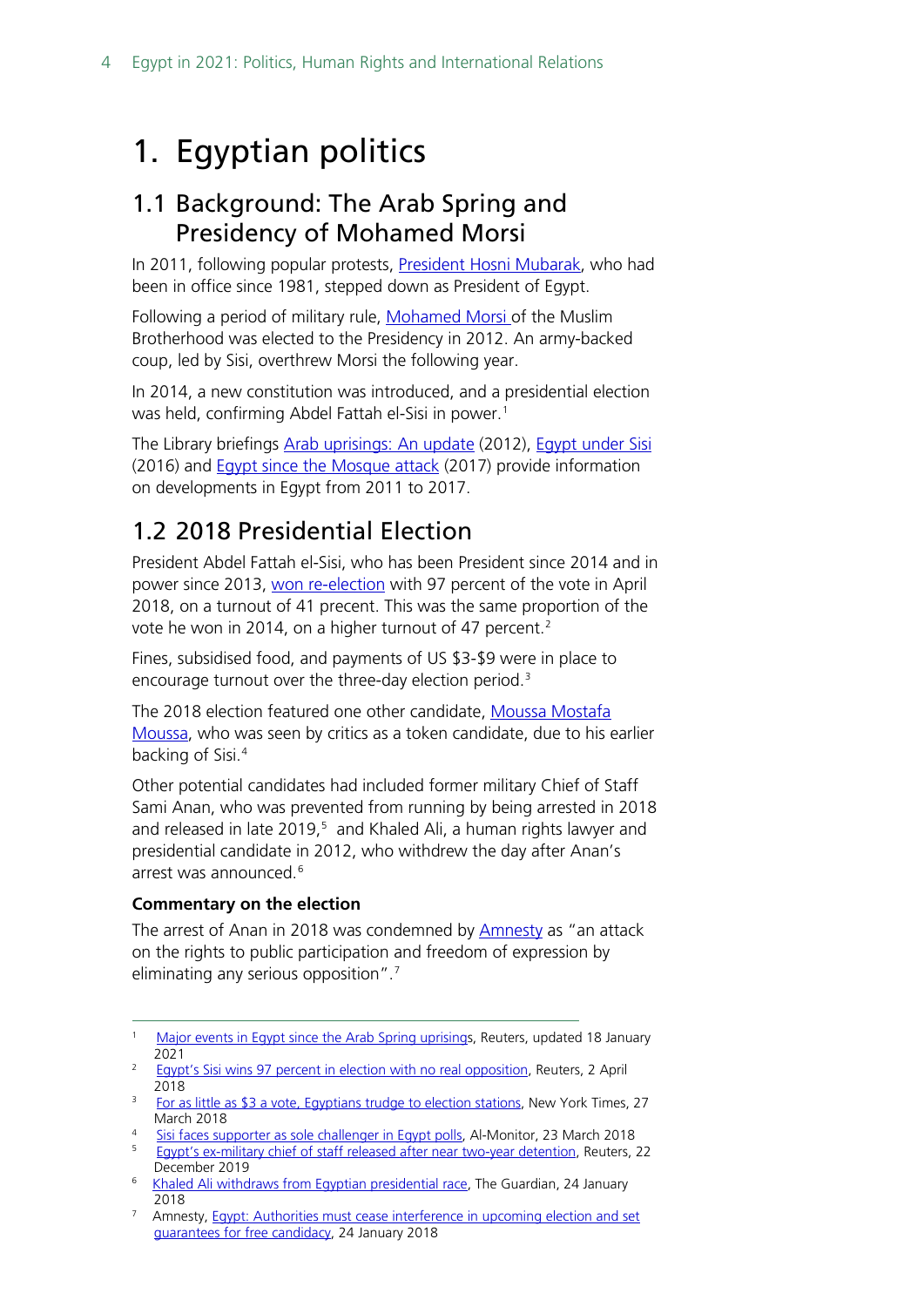[Fourteen Human Rights organisations,](https://www.hrw.org/news/2018/02/13/egypt-planned-presidential-vote-neither-free-nor-fair) including Human Rights Watch and International Federation for Human Rights, said "Egypt's government claims to be in a 'democratic transition' [since the 2011 uprising] but move[s] further away with every election".[8](#page-4-2)

The Foreign Office said it had "note[d] criticism of the constraints on democratic Space in Egypt" and:

Congratulated him [Sisi] on the chance he now has to take Egypt further along the path of democratic transition during his final term in office. The UK wants Egypt to succeed as a stable, prosperous and democratic country, building on the rights and freedoms set out in the 2014 Constitution.[9](#page-4-3)

### <span id="page-4-0"></span>1.3 Referendum on extension of presidential term limit

Under the 2014 Egyptian constitution, presidents were subject to a twoterm limit.

A [2019 referendum](https://www.bbc.co.uk/news/world-middle-east-48035512) on amendments to the constitution extended Sisi's second term from four to six years and allows him to stand for a third term in 2024.[10](#page-4-4)

[Human Rights Watch](https://www.hrw.org/news/2019/04/20/egypt-constitutional-amendments-entrench-repression) said the referendum was set in a "grossly unfree, rights-abusive environment", and the result "entrench[es] repression".[11](#page-4-5)

### <span id="page-4-1"></span>1.4 2020 Senate Election

The Senate was established as a second chamber of the Egyptian Parliament, following the 2019 constitutional referendum.<sup>[12](#page-4-6)</sup>

The Mostaqbal Watn ("Nation's Future") party, which backs President Sisi, won 75 percent of contested seats in Egypt's [Senate election](https://www.reuters.com/article/egypt-election-int-idUSKBN28O2T0) in August 2020.<sup>[13](#page-4-7)</sup> Turnout was [14](#page-4-8) percent.<sup>14</sup>

Some parties **boycotted** the Senate elections, arguing that the Senate lacks legislative and accountability powers.<sup>15</sup>

#### **Responses**

In August 2020, the Egyptian state said it would [prosecute](https://www.economist.com/middle-east-and-africa/2020/09/03/egypt-looks-to-prosecute-millions-of-non-voters) the 86 percent of voters who did not vote in the Senate election. Voting is compulsory in Egypt and citizens can face fines of up to US \$32.[16](#page-4-10)

- <span id="page-4-3"></span><sup>9</sup> PQ 136283 [\[Egypt: Elections\]](https://questions-statements.parliament.uk/written-questions/detail/2018-04-17/136283), 25 April 2018
- <span id="page-4-4"></span><sup>10</sup> [Egypt president could rule until 2030 as constitutional changes backed,](https://www.bbc.co.uk/news/world-middle-east-48035512) BBC News, 24 April 2019
- <span id="page-4-5"></span><sup>11</sup> Human Rights Watch, [Egypt: Constitutional amendments retrench repression,](https://www.hrw.org/news/2019/04/20/egypt-constitutional-amendments-entrench-repression) 20
- April 2019<br><sup>12</sup> [Debate arises as Egypt prepares to establish new Senate,](https://www.al-monitor.com/originals/2019/08/egypt-senate-law-parliament-chambers-constitution.html) Al-Monitor, 8 August 2019
- <span id="page-4-7"></span><span id="page-4-6"></span><sup>13</sup> [Pro-Sisi party wins majority in Egypt's parliamentary](https://www.reuters.com/article/egypt-election-int-idUSKBN28O2T0) polls, Reuters, 14 December 2020<br><sup>14</sup> Can Egypt prosecute 54 million voters?, Al-Monitor, 1 September 2020
- 
- <span id="page-4-9"></span><span id="page-4-8"></span><sup>15</sup> [Apathy dominates Senate elections in Egypt,](https://www.al-monitor.com/originals/2020/08/egypt-senate-elections-sisi-supporters-low-turnout.html) Al-Monitor, 14 August 2020
- <span id="page-4-10"></span>16 [Egypt looks to prosecute millions of non-voters,](https://www.economist.com/middle-east-and-africa/2020/09/03/egypt-looks-to-prosecute-millions-of-non-voters) The Economist, 3 September 2020

<span id="page-4-2"></span><sup>&</sup>lt;sup>8</sup> Human Rights Watch[, Egypt: Planned Presidential vote neither free nor fair,](https://www.hrw.org/news/2018/02/13/egypt-planned-presidential-vote-neither-free-nor-fair) 13 February 2018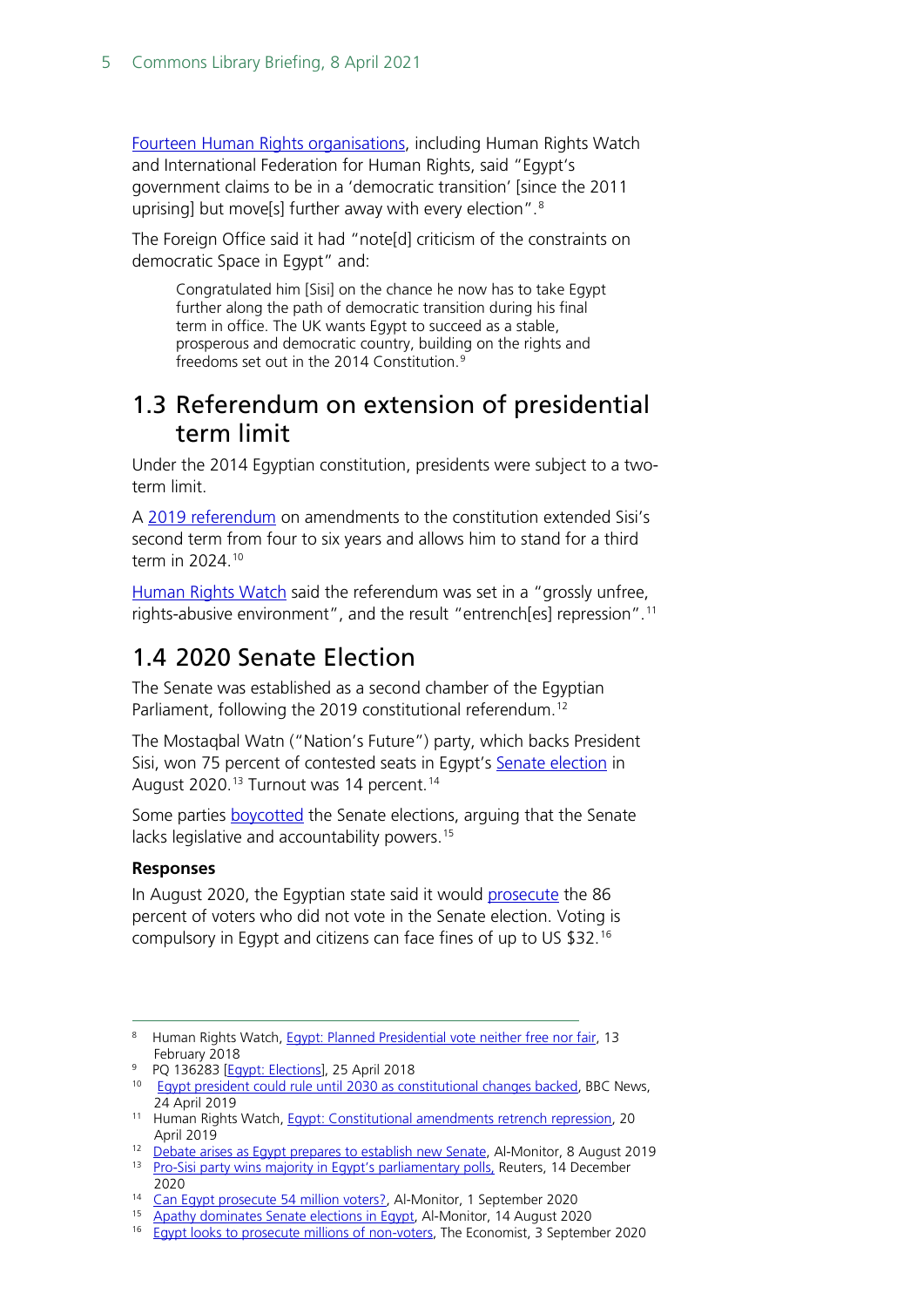### <span id="page-5-0"></span>1.5 2020 House of Representatives Election

Parliamentary elections were held for the lower House of Representatives in October and November 2020.

The pro-Government Mostaqbal Watn also [won](https://www.reuters.com/article/egypt-election-int-idUSKBN28O2T0) 55 percent of contested seats in the lower House of Representatives. Turnout for the second phase of voting was 29 percent, $17$  down on the parliamentary elections in 2011-12, when turnout had been 54 percent.<sup>[18](#page-5-3)</sup>

#### **Commentary**

Both **Amnesty [International](https://www.amnesty.org/en/countries/middle-east-and-north-africa/egypt/report-egypt/#_ftnref3) and [Human Rights Watch](https://www.hrw.org/world-report/2020/country-chapters/egypt) reported that** some opposition figures were arrested to stop them founding a coalition to contest the parliamentary elections.[19](#page-5-4)

### <span id="page-5-1"></span>1.6 Opposition

In February 2021, Egyptian opposition groups, including the Muslim Brotherhood, announced the formation of the Union of Egyptian [National Forces](https://www.al-monitor.com/originals/2021/02/egypt-muslim-brotherhood-opposition-sisi-abroad-biden.html) to coordinate opposition forces abroad.<sup>[20](#page-5-5)</sup>

In March, opposition groups **[launched a campaign](https://www.al-monitor.com/originals/2021/03/egyptian-opposition-groups-urge-tougher-us-action-against-sisi-government)** to urge the Biden Administration to impose a travel ban on those proved to be harassing opponents and journalist in Egypt. [21](#page-5-6)

<span id="page-5-2"></span><sup>&</sup>lt;sup>17</sup> [Pro-Sisi party wins majority in Egypt's parliamentary polls,](https://www.reuters.com/article/egypt-election-int-idUSKBN28O2T0) Reuters, 14 December 2020

<span id="page-5-4"></span><span id="page-5-3"></span><sup>&</sup>lt;sup>18</sup> [Muslim Brotherhood tops Egyptian poll result,](https://www.aljazeera.com/news/2012/1/22/muslim-brotherhood-tops-egyptian-poll-result) Al Jazeera, 22 January 2012

<sup>&</sup>lt;sup>19</sup> Amnesty International, **Egypt 2019**, accessed 1 April 2021; Human Rights Watch, **Egypt: Events of 2019**, accessed 1 April 2021

<span id="page-5-5"></span><sup>&</sup>lt;sup>20</sup> [Egypt's Muslim Brotherhood, exiled opposition form united front,](https://www.al-monitor.com/originals/2021/02/egypt-muslim-brotherhood-opposition-sisi-abroad-biden.html) Al-Monitor, 19 February 2021

<span id="page-5-6"></span><sup>&</sup>lt;sup>21</sup> [Egyptian opposition groups urge tougher US action against Sisi government,](https://www.al-monitor.com/originals/2021/03/egyptian-opposition-groups-urge-tougher-us-action-against-sisi-government) Al-Monitor, 18 March 2021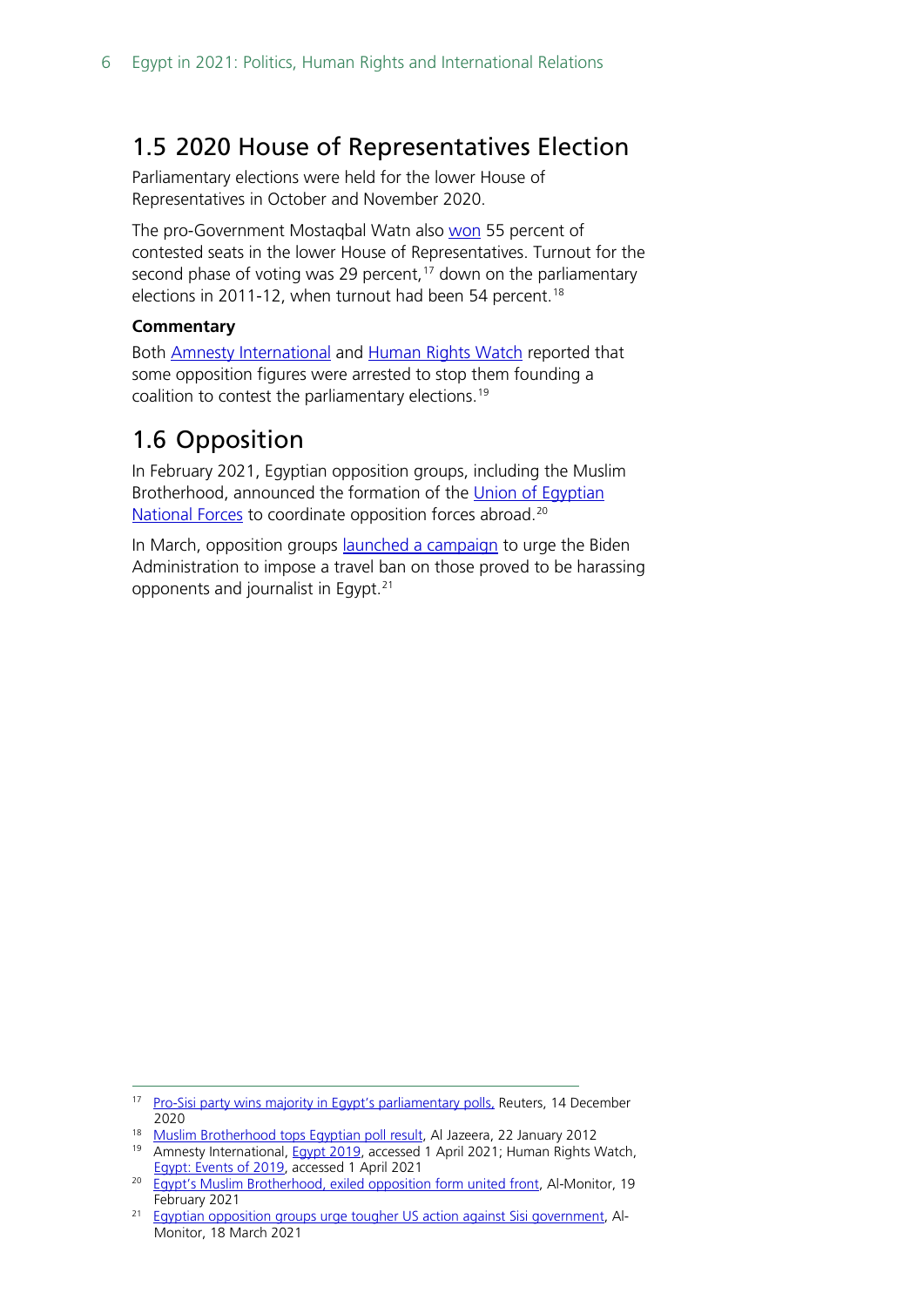## <span id="page-6-0"></span>2. Human Rights: UK and international statements

### <span id="page-6-1"></span>2.1 UK Government statements

The Foreign & Commonwealth Office's (FCO) [2020 report on human](https://assets.publishing.service.gov.uk/government/uploads/system/uploads/attachment_data/file/902494/FCO1414_FCO_AHRR_2019_-_accessible.pdf)  [rights and democracy](https://assets.publishing.service.gov.uk/government/uploads/system/uploads/attachment_data/file/902494/FCO1414_FCO_AHRR_2019_-_accessible.pdf) said that "the general trajectory of human rights in Egypt continued to decline in 2019", particularly in relation to media freedom and political opposition.<sup>[22](#page-6-4)</sup>

Egypt was one of the Foreign, Commonwealth & Development Office's (FCDO) thirty Human Rights Priority Countries in 2020, being described as a country of "continued concern". The Department says it highlights these countries to "exert influence over the long term".<sup>[23](#page-6-5)</sup>

Human rights in Egypt were discussed in a call between President Sisi and Prime Minister Johnson in March 2021.[24](#page-6-6)

### <span id="page-6-2"></span>2.2 UN Human Rights Council Statement

At a regular session of the UN Human Rights Council in March 2021, 31 signatories, including the United States and the UK, criticised the persecution of opponents in Egypt and expressed concern over political rights.[25](#page-6-7)

It is the first [joint statement](https://geneva.usmission.gov/2021/03/12/joint-statement-on-human-rights-in-egypt/) on Egypt by the Council since 2014. Egypt's Government expressed "disapproval" at the statement.<sup>[26](#page-6-8)</sup>

The UK's Ambassador to the UN in Geneva, Julian Brathwaite, called upon the Egyptian Government to halt the harassment of human rights [activists, journalists and lawyers:](https://www.gov.uk/government/speeches/un-human-rights-council-46-general-debate-on-item-4)

Restrictions on freedom of expression and civil society in Egypt are [...] concerning. We call on Egypt to end the use of terrorism charges to hold human rights activists, lawyers, and journalists in extended pre-trial detention, and to lift travel bans and assets freezes on human rights defenders, including staff of the Egyptian Initiative for Personal Rights.[27](#page-6-9)

### <span id="page-6-3"></span>2.3 UK trade agreement with Egypt

The UK-Egypt trade agreement seeks to replicate the agreement that the UK previously had with Egypt through its membership of the European Union.

The [new agreement](https://www.gov.uk/government/publications/continuing-the-uks-trade-relationship-with-egypt-parliamentary-report/continuing-the-united-kingdoms-trade-relationship-with-egypt-web-optimised-version) was announced in December 2020.

<span id="page-6-4"></span><sup>&</sup>lt;sup>22</sup> FCO, [Human rights and democracy: The 2019 FCO report,](https://assets.publishing.service.gov.uk/government/uploads/system/uploads/attachment_data/file/902494/FCO1414_FCO_AHRR_2019_-_accessible.pdf) July 2020, p45

<span id="page-6-5"></span><sup>&</sup>lt;sup>23</sup> FCDO, [Human rights priority countries: Ministerial statement,](https://www.gov.uk/government/publications/human-rights-priority-countries-autumn-2020-ministerial-statement/human-rights-priority-countries-ministerial-statement-january-to-june-2020) January to June 2020, November 2020

<span id="page-6-6"></span><sup>&</sup>lt;sup>24</sup> Prime Minister's Office, PM [call with President Sisi,](https://www.gov.uk/government/news/pm-call-with-president-sisi-18-march-2021?utm_medium=email&utm_campaign=govuk-notifications&utm_source=f282a0a2-b346-476c-aaf2-fb5a94a28310&utm_content=immediately) 18 March 2021

<span id="page-6-7"></span><sup>&</sup>lt;sup>25</sup> US Mission to International Organisations in Geneva, Joint statement on human [rights in Egypt,](https://geneva.usmission.gov/2021/03/12/joint-statement-on-human-rights-in-egypt/) 12 March 2021<br><sup>26</sup> [US joins West in rare criticism of Egypt on human rights abuses,](https://www.aljazeera.com/news/2021/3/12/us-joins-west-in-rare-criticism-of-egypt-on-human-rights-abuses) Al Jazeera, 12

<span id="page-6-8"></span>March 2021

<span id="page-6-9"></span><sup>&</sup>lt;sup>27</sup> FCDO, [UN Human Rights Council 46: General Debate on item 4,](https://www.gov.uk/government/speeches/un-human-rights-council-46-general-debate-on-item-4) 12 March 2021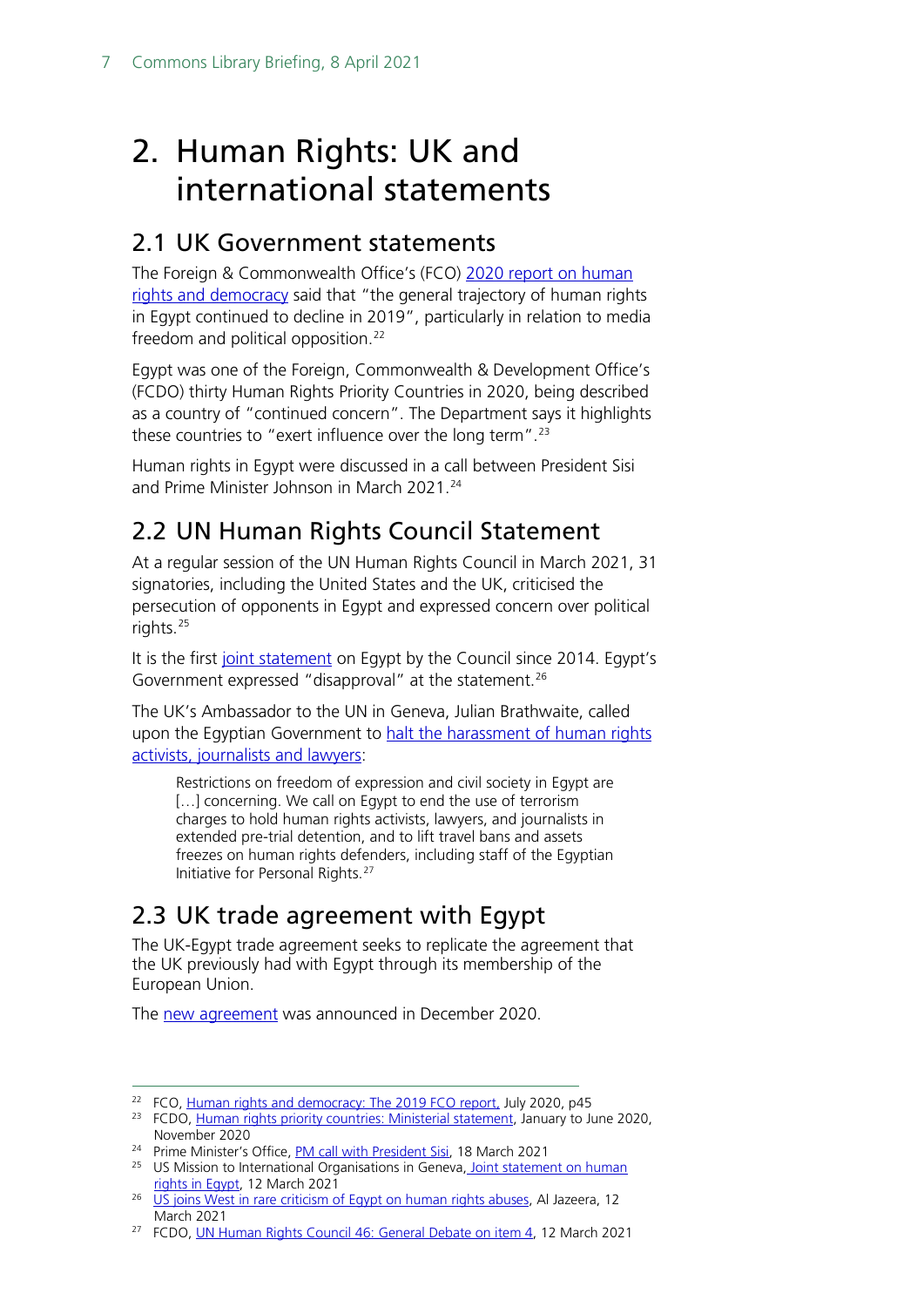The Shadow International Trade Secretary, Emily Thornberry, stated that the UK Government should have strengthened the human rights obligations in the agreement:

[The UK Government] had both an opportunity and a responsibility to replace the toothless platitudes on human rights in the 2001 EU-Egypt agreement and its total silence on workers' rights with meaningful, binding commitments on those issues, and serious, enforceable penalties.<sup>[28](#page-7-0)</sup>

The Department for International Trade says that "respect for human rights and democratic principles constitutes an essential element of the Agreement". [29](#page-7-1) The Minister, Greg Hands, said:

I do not believe that there was any diminution of human rights provisions in the agreement with Egypt, or certainly of the effect of those provisions. We have a regular dialogue with Egypt on these issues. There is an extremely difficult internal security situation in Egypt […] It is careful to get that balance right in all our dialogues with countries such as Egypt.<sup>[30](#page-7-2)</sup>

#### **Amendments to the Trade Bill 2019-21**

Amendments were proposed to the **Trade Bill 2019-21** requiring that future UK trade agreements include an assessment of an overseas state's human rights record before and after any agreements are signed.<sup>[31](#page-7-3)</sup>

In response, the UK Government said that "trade does not have to come at the expense of human rights" and would consider enhancing the FCDO's annual <u>Human Rights and Democracy report</u>.<sup>[32](#page-7-4)</sup>

<span id="page-7-0"></span><sup>&</sup>lt;sup>28</sup> Labour Party, **Emily Thornberry responds to announcement of a trade agreement between the UK and Egypt, 5 December 2020** 

<span id="page-7-1"></span><sup>&</sup>lt;sup>29</sup> Department for International Trade, Continuing the UK's trade relationship with [Egypt,](https://www.gov.uk/government/publications/continuing-the-uks-trade-relationship-with-egypt-parliamentary-report/continuing-the-united-kingdoms-trade-relationship-with-egypt-web-optimised-version) 14 December 2020, para 100

<span id="page-7-2"></span><sup>&</sup>lt;sup>30</sup> HC Deb[, 14 January 2021](https://hansard.parliament.uk/Commons/2021-01-14/debates/81484F9C-4C80-41B6-B4E8-B996B5FA5B3E/HumanRightsClausesTradeAgreements#contribution-4E8FDD66-EA39-4B31-A680-F6629602C3B8), c 481

<span id="page-7-4"></span><span id="page-7-3"></span><sup>&</sup>lt;sup>31</sup> House of Commons Library, [Trade Bill 2019-21: Lords amendments,](https://commonslibrary.parliament.uk/research-briefings/cbp-9107/) January 2021<br><sup>32</sup> HL Deb[, 23 March 2021,](https://hansard.parliament.uk/lords/2021-03-23/debates/66EF8105-87C3-45B3-A61F-23AD6E092CDB/TradeBill) c 766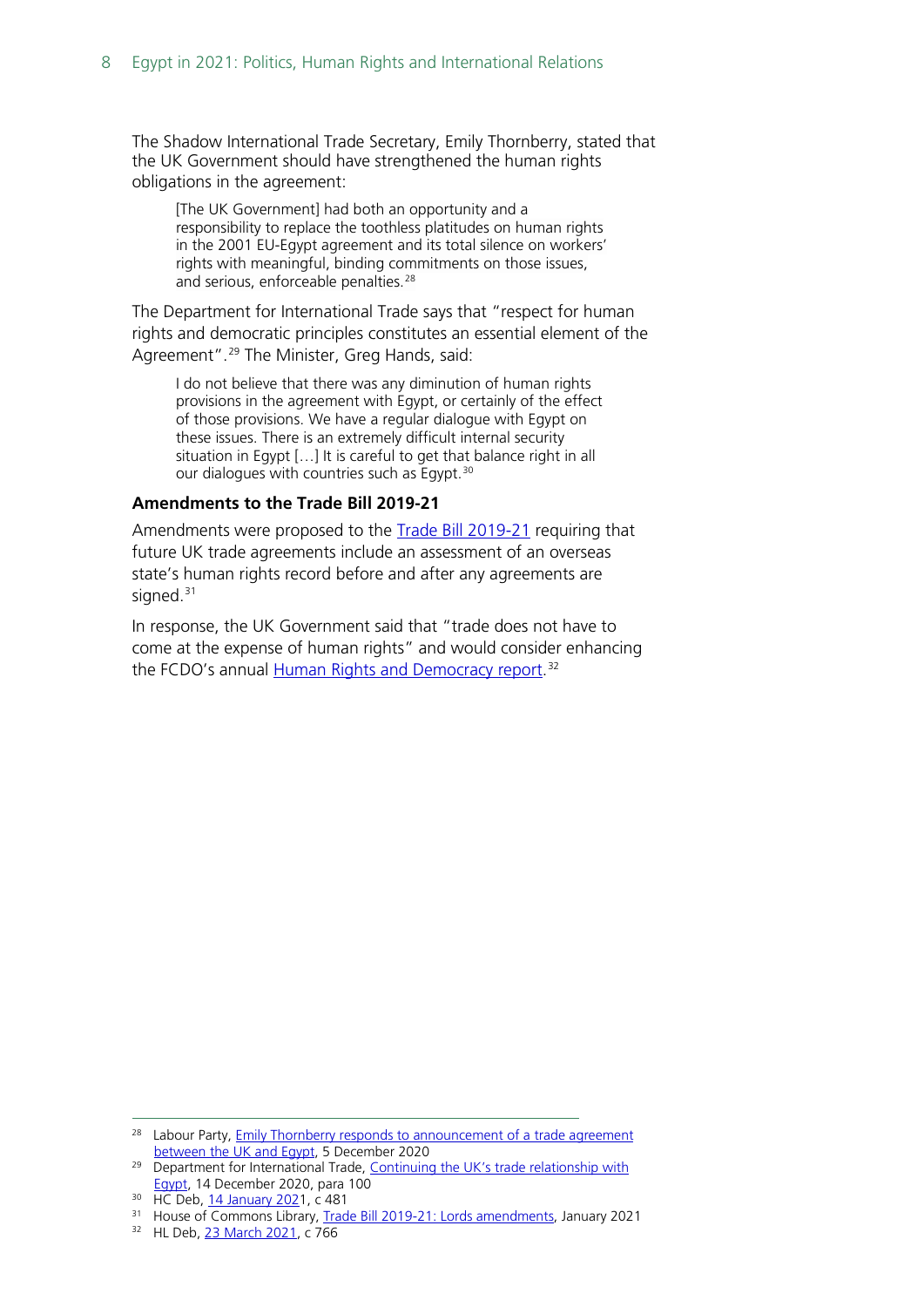## <span id="page-8-0"></span>3. Human Rights: The situation in Egypt

### **Continued state of emergency in Egypt**

Egypt has been under a continued [state of emergency](https://www.aljazeera.com/features/2017/4/11/egypts-emergency-law-explained) since the bombing of two Coptic churches in April 2017.

The state of emergency allows government authorities to make arrests without a warrant, impose censorship prior to publication and sequester private property.<sup>[33](#page-8-2)</sup>

### <span id="page-8-1"></span>3.1 Muslim Brotherhood

The Muslim Brotherhood was designated a terrorist organisation by the Egyptian Government in 2013.

#### **Trial over Rabaa square dispersal**

In August 2013, Egyptian security forces [violently dispersed protests](https://www.bbc.co.uk/news/world-middle-east-28746899) in the Rabaa al-Adawiya and Al-Nahda squares in Cairo, leaving at least 817 dead.<sup>[34](#page-8-3)</sup> The protests were in support of former Egyptian President Mohamed Morsi, and were constituted of many pro-Muslim Brotherhood protesters.<sup>[35](#page-8-4)</sup> Morsi was President from June 2012 to July 2013, being removed from office by the Egyptian armed forces, under then-General Sisi.

A [trial of 739 defendants](https://www.amnesty.org/en/latest/news/2019/08/five-ways-the-legacy-of-the-rabaa-dispersal-still-haunts-egyptians-today/) charged with participating in unauthorised protests, murder, incitement to break the law and membership of an illegal group, concluded in 2018. Defendants included members of the Muslim Brotherhood. 75 defendants were sentenced to death, and 650 were handed down sentences of up to 25 years in prison.<sup>[36](#page-8-5)</sup>

Amnesty [International](https://www.amnesty.org/en/latest/news/2018/06/egypt-verdicts-expected-for-739-defendants-in-grotesque-mass-death-penalty-trial/) said the mass trial was "grotesque parody of justice" that "violates Egypt's own constitution".<sup>[37](#page-8-6)</sup> The UN High Commissioner for Human Rights, Michelle Bachelete said the judgements, if carried out, amounted to a "gross and irreversible miscarriage of justice".[38](#page-8-7)

No members of the security services have stood trial for the dispersal.<sup>[39](#page-8-8)</sup>

<span id="page-8-2"></span> $33$  [Egypt's emergency laws explained,](https://www.aljazeera.com/features/2017/4/11/egypts-emergency-law-explained) Al-Jazeera, 11 April 2017; Human Rights Watch, Egypt: No end to escalating repression, 13 January 2021

<span id="page-8-3"></span><sup>&</sup>lt;sup>34</sup> [Egyptian security forces "planned massacre" says HRW,](https://www.bbc.co.uk/news/world-middle-east-28746899) BBC News, 12 August 2014

<span id="page-8-4"></span><sup>&</sup>lt;sup>35</sup> Human Rights Watch, <u>All according to plan: The Rab'a massacre and mass killings of protesters in Egypt, 12 August 2014</u>

<span id="page-8-5"></span><sup>36</sup> Amnesty International, Five ways the legacy of the Rabaa dispersal still haunts

<span id="page-8-6"></span>[Egyptians today,](https://www.amnesty.org/en/latest/news/2019/08/five-ways-the-legacy-of-the-rabaa-dispersal-still-haunts-egyptians-today/) 14 August 2019<br>37 Amnesty International, Egypt: Verdicts expected for 739 defendants in grotesque<br>37 mass death penalty trial, 29 June 2018

<span id="page-8-7"></span><sup>&</sup>lt;sup>38</sup> United Nations, Egyptian death sentences a "gross miscarriage of justice": UN<br>human rights chief, 9 September 2018

<span id="page-8-8"></span><sup>39</sup> Amnesty International, Egypt: Rampant impunity for security forces illustrates dark [legacy of Rabaa massacre,](https://www.amnesty.org/en/latest/news/2017/08/egypt-rampant-impunity-for-security-forces-illustrates-dark-legacy-of-rabaa-massacre/) 14 August 2017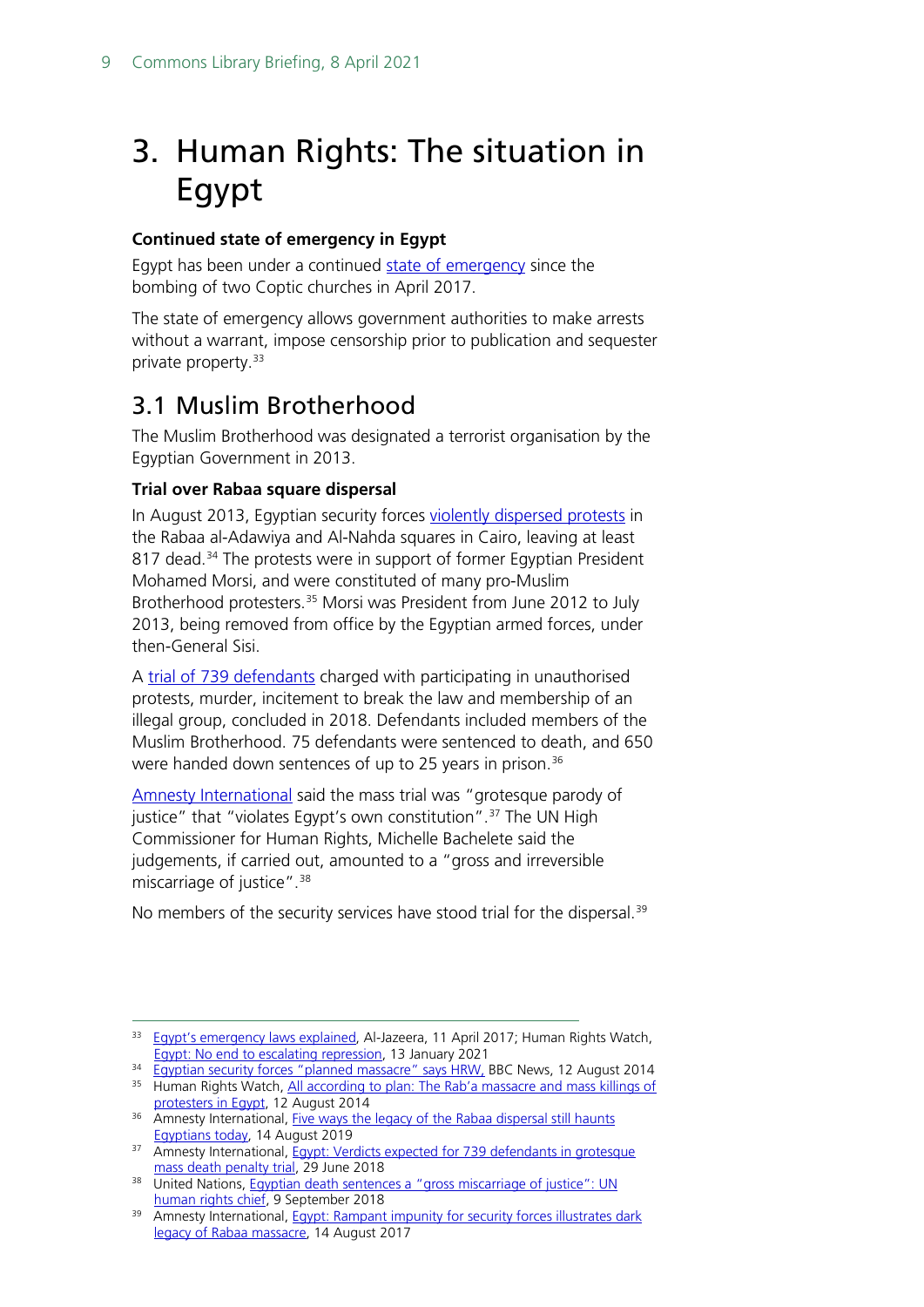#### **New leadership and arrests by Egyptian security services, 2020**

Essam el-Erian, the deputy head of Egypt's Muslim Brotherhood, died in prison in August 2020.<sup>[40](#page-9-0)</sup> In the same month, the acting leader of Egypt's Muslim Brotherhood, Mahmoud Ezzat, was arrested.<sup>[41](#page-9-1)</sup>

[Ibrahim Munir,](https://www.al-monitor.com/originals/2020/09/egypt-arrest-leader-muslim-brotherhood-successor.html) the Secretary-General of the International Organization of the Muslim Brotherhood, was appointed the Muslim Brotherhood's Acting General Guide in September. Munir lives in the UK. [42](#page-9-2)

Commentors have said that some younger members of the Brotherhood may express disappointment in the continuing role of older leadership figures, who they blame for the downfall of President Morsi, and said the appointment raised questions about the continuing strength of the Brotherhood in Egypt.<sup>[43](#page-9-3)</sup>

In December 2020, security services arrested businessmen in Egypt for their alleged "involvement in supporting and financing" the Muslim Brotherhood's activities.[44](#page-9-4)

#### **The Muslim Brotherhood in the UK**

In November 2020, the UK Government said it has not held meetings with Munir, now the acting General Guide of the Brotherhood, since the conclusion of the [2015 Muslim Brotherhood Review.](https://www.gov.uk/government/publications/muslim-brotherhood-review-main-findings)<sup>[45](#page-9-5)</sup>

Some MPs have called upon the Government to make the Brotherhood a [Proscribed Terrorist Organisation](https://commonslibrary.parliament.uk/research-briefings/sn00815/) in the UK.<sup>[46](#page-9-6)</sup> Being proscribed limits membership and the ability to express support, and allows the organisation's financial assets to be frozen and seized.[47](#page-9-7)

The Government has stated that its assessment of the Brotherhood remains the same as that in the summary report on the **Brotherhood** [published in 2015,](https://www.gov.uk/government/publications/muslim-brotherhood-review-main-findings) and that it would keep this position under review.<sup>[48](#page-9-8)</sup> On the summary report's publication, then-Prime Minister, David Cameron, said it was a "complex subject" but the main finding of the report supported the conclusion that:

Membership of, association with, or influence by the Muslim Brotherhood should be considered as a possible indicator of extremism. We will therefore keep under review the views that are promoted and activities that are undertaken by Muslim Brotherhood associates in the UK […]. [49](#page-9-9)

- 
- <span id="page-9-9"></span><span id="page-9-8"></span>49 Written Statement, HCWS418[, Muslim Brotherhood Review,](https://questions-statements.parliament.uk/written-statements/detail/2015-12-17/HCWS418) 17 December 2015

<span id="page-9-0"></span><sup>40</sup> [Senior Egyptian Muslim Brotherhood Leader dies in Cairo prison,](https://www.bloomberg.com/news/articles/2020-08-13/senior-egyptian-muslim-brotherhood-leader-dies-in-cairo-prison) Bloomberg, 13 August 2020 41 [Acting leader of Egypt's Muslim Brotherhood arrested in Cairo,](https://www.reuters.com/article/uk-egypt-politics/acting-leader-of-egypts-muslim-brotherhood-arrested-in-cairo-idUKKBN25O1E9) Reuters, 28 August

<span id="page-9-1"></span><sup>2020</sup>

<span id="page-9-2"></span><sup>&</sup>lt;sup>42</sup> [Muslim Brotherhood appoints acting guide after arrest of leader,](https://www.al-monitor.com/originals/2020/09/egypt-arrest-leader-muslim-brotherhood-successor.html) Al-Monitor, 18<br>September 2020

<span id="page-9-3"></span><sup>&</sup>lt;sup>43</sup> [Ibid a](https://www.al-monitor.com/originals/2020/09/egypt-arrest-leader-muslim-brotherhood-successor.html)nd Will arrest of [leader disable Muslim Brotherhood in Egypt?,](https://www.al-monitor.com/originals/2020/09/egypt-arrest-muslim-brotherhood-leader-reconciliation.html) Al-Monitor, 4 September 2020<br><sup>44</sup> [Egypt targets businessmen over alleged ties to Brotherhood,](https://www.al-monitor.com/originals/2020/12/egypt-arrest-businessmen-ties-muslim-brotherhood.html) Al-Monitor, 11

<span id="page-9-4"></span>December 2020

<span id="page-9-5"></span><sup>45</sup> PQ HL 9674 [\[Ibrahim Mounir\]](https://questions-statements.parliament.uk/written-questions/detail/2020-10-27/HL9674), 9 November 2020

<span id="page-9-6"></span><sup>46</sup> HC Deb[, Persecution of Christians,](https://hansard.parliament.uk/Commons/2020-02-06/debates/39461207-892D-4E68-A5F0-F772500BB2A6/PersecutionOfChristians#contribution-A3C784AA-F601-4936-9A9D-E9F6EDA3E944) 6 February 2020, c 542

<span id="page-9-7"></span><sup>47</sup> Commons Library, [Proscribed Terrorist Organisations,](https://commonslibrary.parliament.uk/research-briefings/sn00815/) December 2019<br>48 PQ HL13600 [Muslim Brotherhood Review], 9 March 2021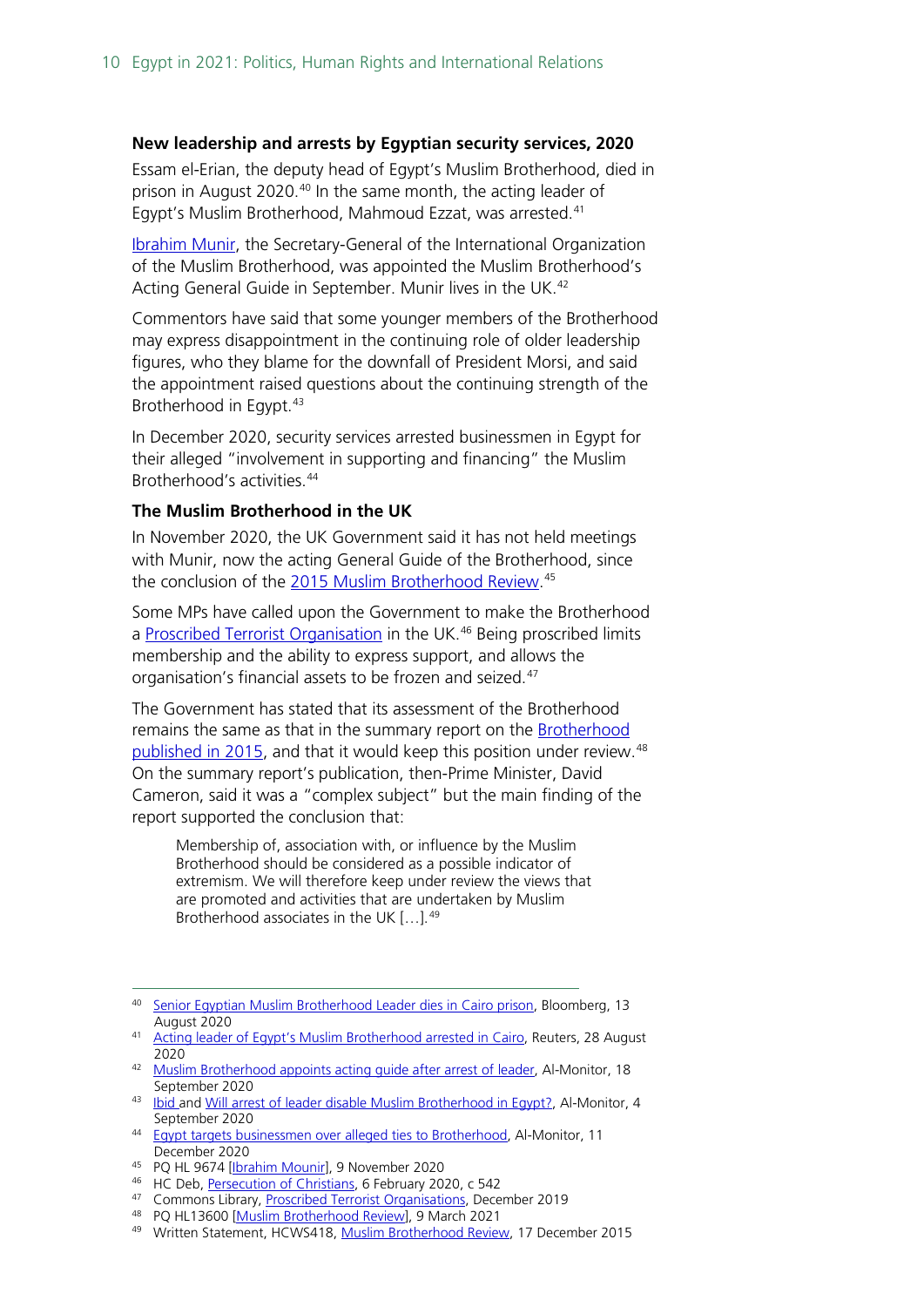In 2020, the Home Office Minster, Victoria Atkins, described the report as showing that "the movement is a secretive organisation and that parts of it – globally – have a highly ambiguous relationship with violent extremism".<sup>[50](#page-10-2)</sup>

### <span id="page-10-0"></span>3.2 Media and journalists

The FCO's [Human Rights and Democracy report for 2019 s](https://www.gov.uk/government/publications/human-rights-and-democracy-report-2019/human-rights-and-democracy-the-2019-foreign-and-commonwealth-office-report)tated that "freedom of expression continued to decline in Egypt" and that:

At the end of 2019, over 500 websites remained blocked, and 26 journalists were in prison. On 24 November [2019], security forces raided one of the last independent news outlets, Mada Masr.<sup>[51](#page-10-3)</sup>

Websites blocked include BBC Arabic and US-based Alhurra News. [52](#page-10-4)

The [World Freedom Index](https://rsf.org/en/taxonomy/term/156) in 2020 ranked Egypt as 166<sup>th</sup> of 180 states in the world for press freedom. [Amnesty International](https://www.amnesty.org/en/latest/news/2020/05/egypt-end-relentless-attacks-on-journalists-and-other-media-workers/) has commented that "the Egyptian authorities have made it very clear that anyone who challenges the official narrative will be severely punished". [53](#page-10-5)

Several Egyptian journalists have faced arrest or harassment, according to Amnesty International. These include the arrest of the:

- Editor of the independent Egyptian website, Mada Masr, in May 2020.[54](#page-10-6)
- Egyptian family members of critics living abroad, including the relatives of UK-based Mona el-Shazly.[55](#page-10-7)
- Brother of journalist Khaled el-Balshy, editor-in-chief of the news website Darb, in September 2020. The UK Government, together with Canada, Germany, Latvia and the Netherlands, expressed concern at the arrest. [56](#page-10-8)

#### **Foreign Office Programme**

The FCO's "media freedom" project in Egypt seeks to train journalist on countering disinformation and fake news.[57](#page-10-9)

### <span id="page-10-1"></span>3.3 NGOs and activists

In 2017, President Sisi signed into law a bill requiring non-governmental organisations (NGOs) to register and comply with a series of restrictions.

<span id="page-10-2"></span><sup>50</sup> PQ 270 [\[Muslim Brotherhood\]](https://questions-statements.parliament.uk/written-questions/detail/2019-12-20/270), 13 January 2020

<span id="page-10-3"></span><sup>&</sup>lt;sup>51</sup> FCO, [Human Rights and Democracy: The 2019 FCO report,](https://assets.publishing.service.gov.uk/government/uploads/system/uploads/attachment_data/file/902494/FCO1414_FCO_AHRR_2019_-_accessible.pdf) July 2020, p4

<span id="page-10-4"></span><sup>52</sup> Human Rights Watch, [Egypt: Hundreds arrested in nationwide crackdown,](https://www.hrw.org/news/2019/09/27/egypt-hundreds-arrested-nationwide-crackdown#:%7E:text=The%20authorities%20have%20restricted%20access,Alhurra%20News%2C%20and%20Facebook%20Messenger.&text=These%20include%2C%20for%20example%2C%20the,Manassa%2C%20and%20Human%20Rights%20Watch.) 27<br>September 2019

<span id="page-10-5"></span><sup>53</sup> Amnesty International, Egypt: End relentless attacks on journalists and other media

<span id="page-10-6"></span>[workers,](https://www.amnesty.org/en/latest/news/2020/05/egypt-end-relentless-attacks-on-journalists-and-other-media-workers/) 3 May 2020<br>
54 [Editor-in-chief of prominent independent news site detained in Egypt](https://www.france24.com/en/20200517-editor-in-chief-of-prominent-independent-news-site-arrested-in-egypt), France 24, 17<br>
May 2020

<span id="page-10-7"></span><sup>&</sup>lt;sup>55</sup> Human Rights Watch, [Egypt: Escalating reprisals, arrests of critics' families,](https://www.hrw.org/news/2021/02/19/egypt-escalating-reprisals-arrests-critics-families) 19

<span id="page-10-8"></span>February 2021 56 FCDO, [Statement on media freedom in Egypt,](https://www.gov.uk/government/news/statement-on-media-freedom-in-egypt) 13 November 2020

<span id="page-10-9"></span><sup>&</sup>lt;sup>57</sup> FCO, [Human Rights and Democracy: The](https://assets.publishing.service.gov.uk/government/uploads/system/uploads/attachment_data/file/902494/FCO1414_FCO_AHRR_2019_-_accessible.pdf) 2019 FCO report, July 2020, p10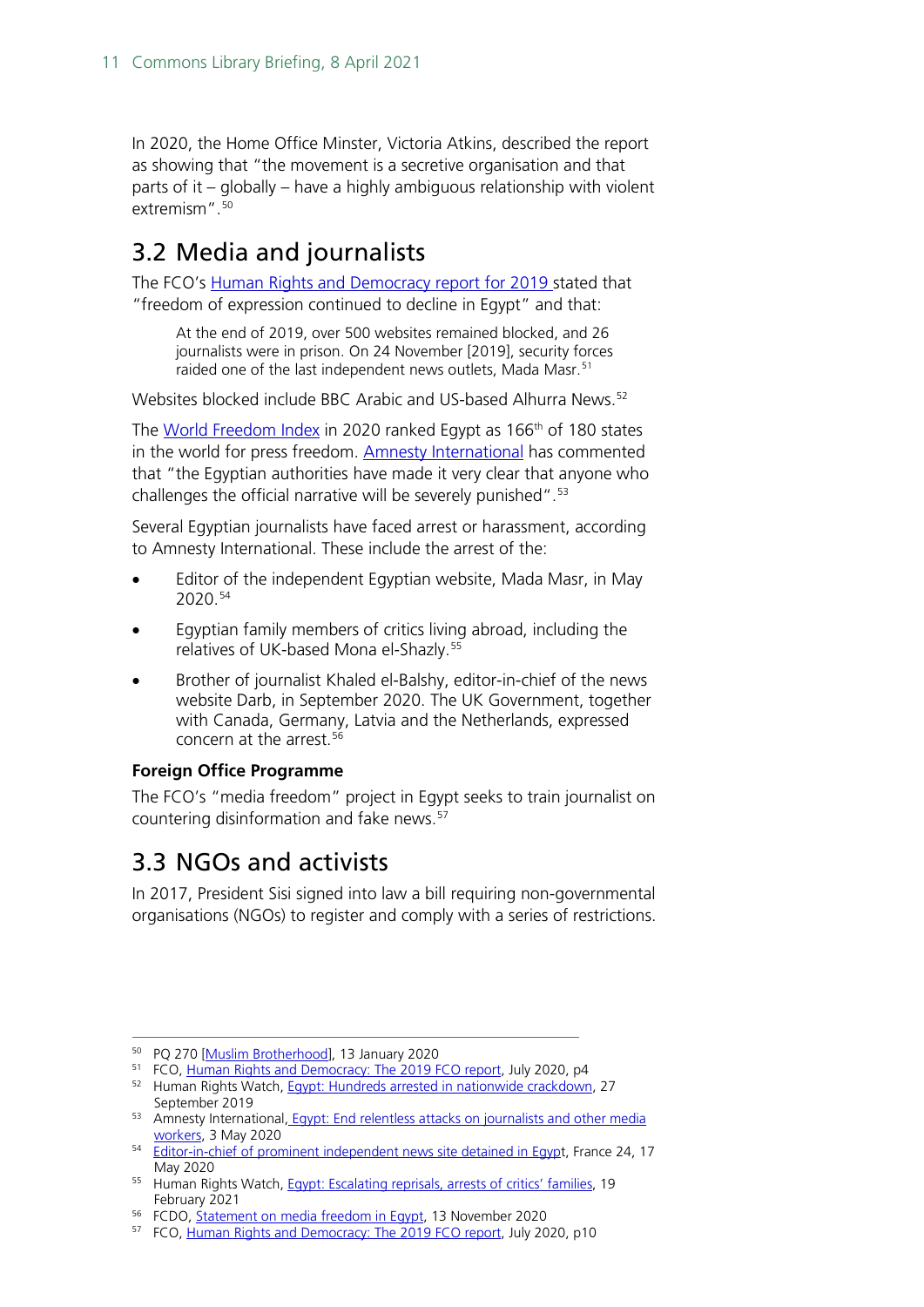This law was renewed in July 2019, with the omission of individual prison sentences for violations.[58](#page-11-1)

#### **2019 and 2020 protests**

Rallies in several Egyptian cities in September 2019 resulted in the arrest of at least 4,000 people.<sup>[59](#page-11-2)</sup> The protest resulted from allegations of corruption in Government. [60](#page-11-3)

Anti-Government protests also took place in September and October 2020. 944 arrests were documented.<sup>[61](#page-11-4)</sup>

#### **Imprisonment and Arrest of Human Rights Workers**

[Bahey el-Din Hassan,](https://www.amnesty.org/en/documents/mde12/2951/2020/en/) director and co-founder of the Cairo Institute for Human Rights Studies, was sentenced in absentia to fifteen years in prison on charges of publishing "false news" and "insulting the judiciary" in 2020. He has lived in exile since 2014.<sup>[62](#page-11-5)</sup>

A Cairo criminal court rejected a request to lift travel bans on human rights activists in July 2020. [Human Rights Watch](https://www.hrw.org/world-report/2021/country-chapters/egypt) stated in January 2021 that there are thirty human rights defenders banned from leaving the country.<sup>[63](#page-11-6)</sup>

Three human rights workers at the [Egyptian Initiative for Personal Rights](https://www.aljazeera.com/news/2020/11/20/egypt-arrests-leader-of-prominent-human-rights-group)  (EIPR) were arrested in November 2020.<sup>[64](#page-11-7)</sup> This followed their meeting with foreign diplomats two weeks previously. [65](#page-11-8)

Together with the UN and other states, the UK Foreign Secretary directly raised concerns with his Egyptian counterpart in November regarding the arrest of members of the EIPR and welcomed their release in December 2020. [66](#page-11-9)

### <span id="page-11-0"></span>3.4 Coronavirus

#### **Statistics**

According to the Egyptian Ministry of Health and Information, Egypt recorded around 200,000 infections and nearly 12,000 Coronavirusrelated deaths to 31 March 2021. $57$  Unofficial figures suggest that the

<span id="page-11-1"></span><sup>58</sup> Amnesty International, Egypt: Draft new NGO law retains repressive essence of old [one,](https://www.amnesty.org/download/Documents/MDE1207152019ENGLISH.pdf) 16 July 2019; International Centre for not-for-profit law, Civic freedom [monitor: Egypt,](https://www.icnl.org/resources/civic-freedom-monitor/egypt) updated 16 November 2020

<span id="page-11-2"></span><sup>59</sup> Amnesty, *Egypt 2019*, accessed 1 April 2021

<span id="page-11-3"></span><sup>&</sup>lt;sup>60</sup> [In rare protests, Egyptians demand President el-Sisi's removal,](https://www.aljazeera.com/news/2019/9/21/in-rare-protests-egyptians-demand-president-el-sisis-removal) Al Jazeera, 21 September 2019; Egypt's Tahrir Square on lockdown as regime moves to stifle

[protests,](https://www.theguardian.com/world/2019/sep/27/egypt-authorities-step-up-security-country-braces-protests) The Guardian, 27 September 2019<br><sup>61</sup> Human Rights Watch, Protests still scare Egypt's Government, 13 October 2020

<span id="page-11-5"></span><span id="page-11-4"></span><sup>62</sup> Amnesty International, Egypt Joint statement: Veteran human rights defender Bahey El-Din Hassan sentenced [...], 28 August 2020<br><sup>63</sup> Human Rights Watch, Country Chapters: Egypt, January 2021

<span id="page-11-7"></span><span id="page-11-6"></span><sup>&</sup>lt;sup>64</sup> [Egypt rights group says third member arrested in less than a week,](https://www.aljazeera.com/news/2020/11/20/egypt-arrests-leader-of-prominent-human-rights-group) Al-Jazeera, 20 November 2020

<span id="page-11-8"></span><sup>&</sup>lt;sup>65</sup> [Egypt cracking down harder on human rights group, experts say,](https://www.theguardian.com/world/2020/nov/23/egypt-cracking-down-harder-on-human-rights-groups-experts-say) The Guardian, 23 November 2020

<span id="page-11-9"></span><sup>&</sup>lt;sup>66</sup> FCDO[, UK response to arrests of human rights workers in Egypt,](https://www.gov.uk/government/news/uk-response-to-arrests-of-human-rights-workers-in-egypt) 22 November 2020; [UN urges Egypt to release human rights activists,](https://www.aljazeera.com/news/2020/11/20/un-urges-egypt-to-release-human-rights-activists) Al-Jazeera, 20 November 2020; PQ 125957 [\[Egypt: Detainees\]](https://questions-statements.parliament.uk/written-questions/detail/2020-12-07/125957), 10 December 2020;

<span id="page-11-10"></span><sup>67</sup> [Reuters Covid-19 Tracker: Egypt,](https://graphics.reuters.com/world-coronavirus-tracker-and-maps/countries-and-territories/egypt/) accessed 31 March 2021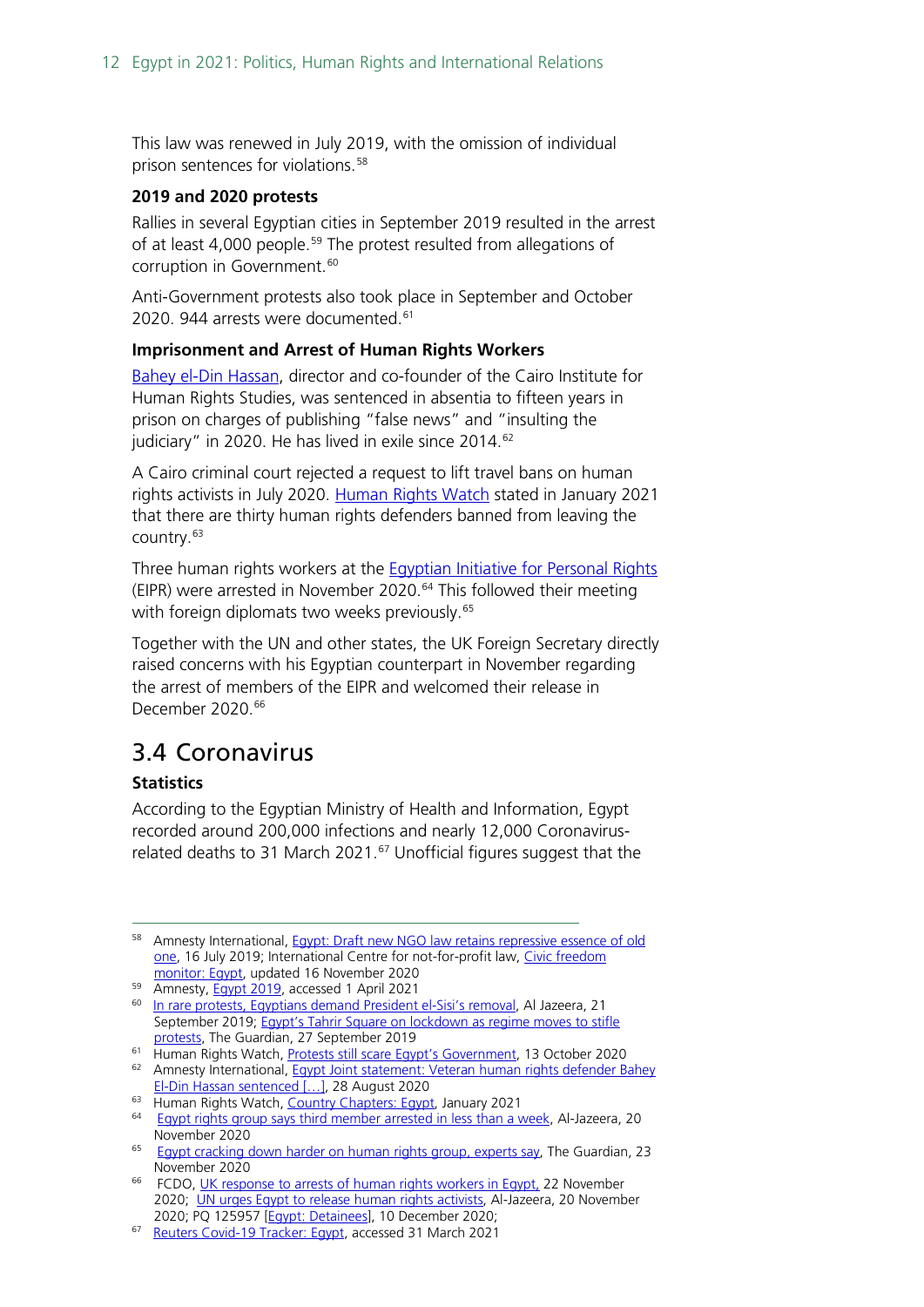number of excess deaths could be higher, in the region of 60,000 for the period May-July 2020. [68](#page-12-1)

The Brookings Institute states that Egypt's total confirmed cases and deaths per capita remain below those of other Middle East and North Africa countries.<sup>[69](#page-12-2)</sup>

#### **Vaccination programme**

By March 2021, the Egyptian Government had made available vaccines to some health workers, older people, and people with chronic illnesses. [70](#page-12-3)

The Health Ministry has said it intends to provide the vaccine free to medical workers and the estimated 15 million people on the government's social support programme, "dignity and solidarity". The remainder of Egypt's 103 million population are expected to pay around US \$12 for a vaccine.[71](#page-12-4)

[Human Rights Watch](https://www.hrw.org/news/2021/03/09/egypt-provide-equitable-covid-19-vaccine-access) have called upon the Egyptian Government to provide equitable access to the Covid-19 vaccine.<sup>[72](#page-12-5)</sup>

#### **COVAX**

The Egyptian Government is also hoping to receive around 40 million doses vaccines through the COVAX facility. This is intended to cover around 20 million people.<sup>[73](#page-12-6)</sup>

#### **Media coverage of the pandemic**

In 2020, the National Security Agency arrested at least ten health workers for criticising the Government's response to the pandemic.<sup>[74](#page-12-7)</sup> [Amnesty International](https://www.amnesty.org.uk/press-releases/egypt-medics-arrested-speaking-out-over-covid-19-failings) reports some medical staff were transferred to other institutions after raising safety concerns during the pandemic.[75](#page-12-8)

In 2020, the [Guardian newspaper](https://www.theguardian.com/world/2020/mar/26/egypt-forces-guardian-journalist-leave-coronavirus-story-ruth-michaelson#:%7E:text=Egyptian%20authorities%20have%20forced%20a,than%20have%20been%20officially%20confirmed.) said one of their journalists was forced by Egyptian authorities to leave the country for their reporting on the pandemic.<sup>[76](#page-12-9)</sup>

### <span id="page-12-0"></span>3.5 Prisoners

The FCO's [Human Rights and Democracy report for 2019](https://www.gov.uk/government/publications/human-rights-and-democracy-report-2019/human-rights-and-democracy-the-2019-foreign-and-commonwealth-office-report) stated prison conditions were "an area of focus" for the UK, with "numerous reports

- 
- <span id="page-12-4"></span><span id="page-12-3"></span>25 February 2021; [Egypt to charge many residents for Covid-19 vaccine,](https://www.wsj.com/articles/egypt-to-charge-many-residents-for-covid-19-vaccine-11614859201) Wall Street
- <span id="page-12-5"></span>Journal, 4 March 2021 72 Human Rights Watch. [Egypt: Provide equitable Covid-19 vaccine access,](https://www.hrw.org/news/2021/03/09/egypt-provide-equitable-covid-19-vaccine-access) 9 March
- <span id="page-12-6"></span>2021 2021 [Egypt expects COVID-19 vaccines from GAVI alliance within weeks: Minister,](https://www.reuters.com/article/health-coronavirus-egypt-int-idUSKBN29G20S)
- <span id="page-12-7"></span>Reuters, 11 January 2021<br>
<sup>74</sup> [Egypt: Doctors targeted for highlighting Covid-19 working conditions,](https://www.theguardian.com/world/2020/jul/15/egyptian-doctors-detained-for-highlighting-covid-19-working-conditions) The<br>
Guardian, 15 July 2020
- <span id="page-12-8"></span><sup>75</sup> Amnesty International, [Egypt: Medics arrested for speaking out over COVID-19](https://www.amnesty.org.uk/press-releases/egypt-medics-arrested-speaking-out-over-covid-19-failings) failings, 18 June 2020
- <span id="page-12-9"></span><sup>76</sup> [Egypt forces Guardian journalist to leave after coronavirus story,](https://www.theguardian.com/world/2020/mar/26/egypt-forces-guardian-journalist-leave-coronavirus-story-ruth-michaelson#:%7E:text=Egyptian%20authorities%20have%20forced%20a,than%20have%20been%20officially%20confirmed.) The Guardian, 26 March 2020

<span id="page-12-1"></span><sup>&</sup>lt;sup>68</sup> [Coronavirus: Do the death statistics in Egypt reflect the reality?,](https://www.bbc.com/arabic/middleeast-55447345) BBC Arabic, 26 December 2020

<span id="page-12-2"></span><sup>69</sup> Brooking Institute[, Policy and institutional responses to COVID-19 in the Middle East](https://www.brookings.edu/research/policy-and-institutional-responses-to-covid-19-in-the-middle-east-and-north-africa-egypt/)  [and North Africa: Egypt,](https://www.brookings.edu/research/policy-and-institutional-responses-to-covid-19-in-the-middle-east-and-north-africa-egypt/) 28 January 2021<br><sup>70</sup> [Egypt begins vaccine rollout to wider population,](https://www.reuters.com/article/uk-health-coronavirus-egypt-vaccine-idUSKCN2AW15U) Reuters, 4 March 2021<br><sup>71</sup> Carnegie Endowment, <u>Playing politics with poverty: Sisi's COVID-19 vaccine strategy</u>,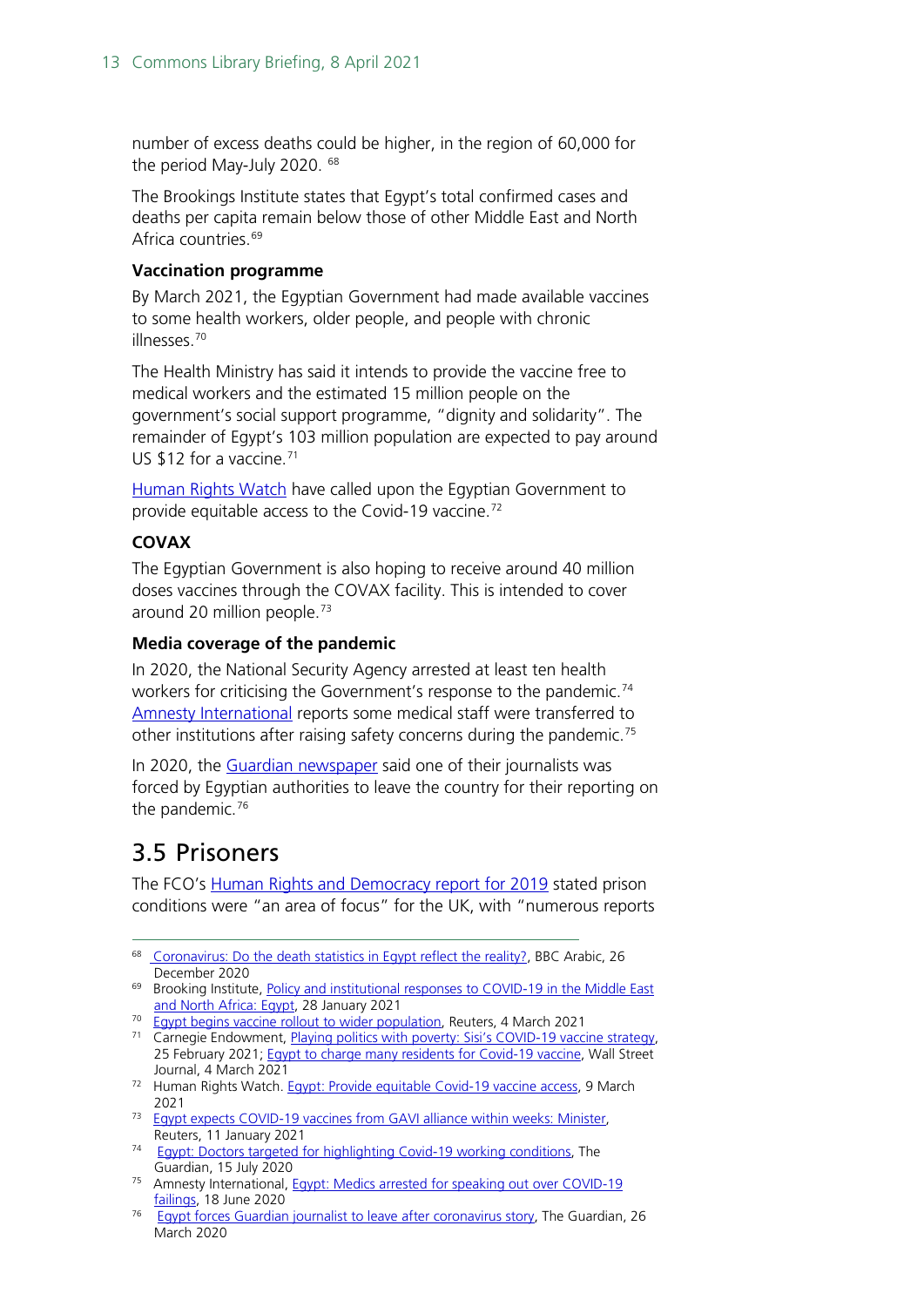of family visits and medical care being denied" and "credible allegations of torture and mistreatment".[77](#page-13-1)

It is [estimated](https://www.state.gov/reports/2020-country-reports-on-human-rights-practices/egypt/) that there are between 20,000 and 60,000 political prisoners in Egypt.<sup>[78](#page-13-2)</sup> Human Rights Watch has published a <u>report on</u> [incidence of torture in Egypt.](https://www.hrw.org/report/2020/03/23/no-one-cared-he-was-child/egyptian-security-forces-abuse-children-detention)

The [Committee for Justice](https://www.cfjustice.org/with-no-accountability/) estimated that from 30 June 2013 to 1 December 2019, 958 detainees had died in custody. 29 percent were defendants accused in political cases.<sup>[79](#page-13-3)</sup>

In January 2021, **Amnesty International reported on conditions in** sixteen prisons, stating that Egyptian prisons were currently at double capacity, had a lack of oversight and healthcare, and that prisoners could experience reprisals in the form of family visits being banned and medicine denied.<sup>[80](#page-13-4)</sup>

#### **UK Government position and Egyptian response**

The UK Government has said it regularly raises prison conditions with the Egyptian Government, and that it submitted specific recommendations at Egypt's [Universal Periodic Review](https://www.ohchr.org/EN/HRBodies/UPR/Pages/EGIndex.aspx) at the UN Human Rights Council in Geneva in 2019.

Recommendations included improved access to medical care, supporting family visits and releasing those detained for exercising freedom of expression. On prison conditions, the Egyptian Government undertook to follow up the recommendation.<sup>[81](#page-13-5)</sup>

The UK expressed disappointment that the Egyptian Government did not support the recommendation to release those detained for exercising their right to freedom of expression. [82](#page-13-6)

### <span id="page-13-0"></span>3.6 Christians

The [US State Department](https://www.state.gov/wp-content/uploads/2020/06/EGYPT-2019-INTERNATIONAL-RELIGIOUS-FREEDOM-REPORT.pdf) estimated in 2019 that around ten percent of the Egyptian population is Christian, ninety percent of whom belong to the Coptic Orthodox Church.<sup>83</sup>

Minority Rights Group International in a [2019 report s](https://minorityrights.org/wp-content/uploads/2019/01/MRG_Rep_Egypt_EN_Jan19.pdf)aid that whilst the representation of Christians in Egyptian politics had increased in some respects since 2014, many barriers to public life remain and the

<span id="page-13-1"></span><sup>&</sup>lt;sup>77</sup> FCO, [Human Rights and Democracy: The 2019 FCO report,](https://assets.publishing.service.gov.uk/government/uploads/system/uploads/attachment_data/file/902494/FCO1414_FCO_AHRR_2019_-_accessible.pdf) July 2020, p46

<span id="page-13-2"></span><sup>&</sup>lt;sup>78</sup> [No political prisoners freed as Egypt pardons thousands on Eid,](https://www.aljazeera.com/news/2020/5/24/no-political-prisoners-freed-as-egypt-pardons-thousands-on-eid) Al Jazeera, 24 May 2020; US State Department, [2020 country reports on human rights practices: Egypt,](https://www.state.gov/reports/2020-country-reports-on-human-rights-practices/egypt/) 30 March 2021, Section 1 D

<span id="page-13-3"></span><sup>&</sup>lt;sup>79</sup> Committee for Justice, "With no accountability": Death incidents inside Egyptian places of detention [...], 12 October 2019

<span id="page-13-4"></span><sup>80</sup> Amnesty International, [Egypt: Abused and denied health care, prisoners' lives at risk,](https://www.amnesty.org/en/latest/news/2021/01/egypt-abused-and-denied-heath-care-prisoners-lives-at-risk/?utm_source=TWITTER-IS&utm_medium=social&utm_content=4431925870&utm_campaign=Other&utm_term=News-No) 25 January 2021<br><sup>81</sup> PQ 54123 [\[Egypt: Human rights\]](https://questions-statements.parliament.uk/written-questions/detail/2020-06-03/54123), 10 June 2020

<span id="page-13-6"></span><span id="page-13-5"></span><sup>82</sup> [UN](https://www.gov.uk/government/news/un-human-rights-council-43-universal-periodic-review-on-egypt) Mission to the WTO, UN and other International Organisations (Geneva), UN [Human Rights Council 43: Universal Periodic Review on Egypt,](https://www.gov.uk/government/news/un-human-rights-council-43-universal-periodic-review-on-egypt) 12 March 2020

<span id="page-13-7"></span><sup>83</sup> US State Department[, Egypt 2019: International religious freedom report,](https://www.state.gov/wp-content/uploads/2020/06/EGYPT-2019-INTERNATIONAL-RELIGIOUS-FREEDOM-REPORT.pdf) 2019, pp2-3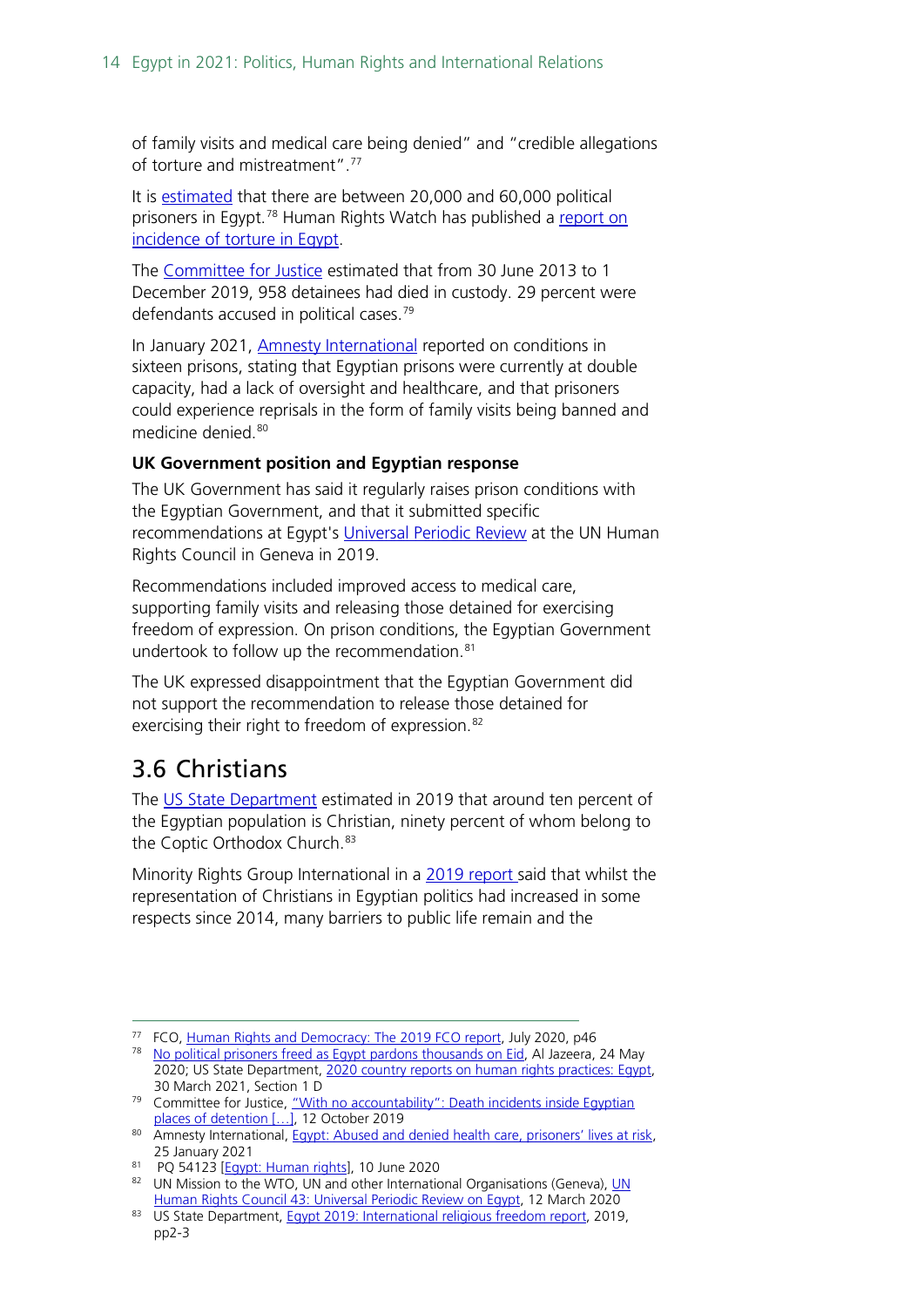construction of Christian places of worship can be met by communal violence[.84](#page-14-1)

The [US Commission](https://www.uscirf.gov/sites/default/files/Egypt.pdf) for Religious Freedom in 2019 similarly noted some positive signs, such as Sisi's [public backing](https://www.egypttoday.com/Article/1/71141/Al-Azhar-Sheikh-western-media-doesn-t-dare-accuse-Christianity#:%7E:text=In%20his%20speech%20at%20the,by%20its%20believers) of religious inclusivity and his opening of [the Middle East's largest cathedral](https://www.bbc.co.uk/news/world-middle-east-46775842) in 2019, but reported "religious discrimination remained pervasive" and harassment in rural areas was "recurring".[85](#page-14-2)

The UK Government in February 2020 said that it "regularly raises" the rights of religious minorities with the Egyptian Government and provides assistance to counter terrorist groups targeting minorities.<sup>[86](#page-14-3)</sup>

Ramy Kamel, an activist for Coptic rights in Egypt, was arrested in December 2019 on charges including membership of a terrorist organisation and spreading false information.<sup>[87](#page-14-4)</sup> The FCDO expressed its concern to the Egyptian Government and the UK Ambassador raised the case with the President of Egypt's National Council for Human Rights in November 2020.<sup>[88](#page-14-5)</sup> Kamel remains under arrest.<sup>[89](#page-14-6)</sup>

### <span id="page-14-0"></span>3.7 Trade Unions

In 2018, independent trade unions in Egypt were dissolved and required to register under a new law. The [International Trade Union](https://www.ituc-csi.org/IMG/pdf/2019-06-ituc-global-rights-index-2019-report-en-2.pdf)  [Confederation](https://www.ituc-csi.org/IMG/pdf/2019-06-ituc-global-rights-index-2019-report-en-2.pdf) (ITUC) said that 122 of the 1,000 independent unions were able to successfully register within the permitted timeframe.<sup>[90](#page-14-7)</sup>

The [US State Department](https://www.state.gov/reports/2020-country-reports-on-human-rights-practices/egypt/) reported in 2020 that "independent unions continued to face pressure to dissolve" and that the Egyptian Ministry of Manpower has delayed responding to applications for legal status.<sup>[91](#page-14-8)</sup>

In 2020, the [ITUC](https://www.ituc-csi.org/IMG/pdf/ituc_globalrightsindex_2020_en.pdf) said that Egypt was one of the "ten worst countries for workers" in 2020, citing delays in the official recognition of unions and the arrest of striking workers.<sup>92</sup>

[Amnesty International](https://www.amnesty.org/en/latest/news/2020/04/egypt-private-sector-garment-workers-forced-to-choose-between-health-and-livelihoods/) reported some private sector workers experienced unfair dismissals and unsafe working conditions during the Coronavirus pandemic in 2020.<sup>[93](#page-14-10)</sup>

<span id="page-14-1"></span><sup>84</sup> Minority Rights Report, Justice denied, promises broke: The situation of Egypt's [minorities since 2014,](https://minorityrights.org/wp-content/uploads/2019/01/MRG_Rep_Egypt_EN_Jan19.pdf) 2019, pp12-14; Committee for Justice, [Legal commentary on](https://www.cfjustice.org/egypt-implementing-regulations-of-ngo-law-intended-to-cripple-civil-society/)  [Regulations of NGO law,](https://www.cfjustice.org/egypt-implementing-regulations-of-ngo-law-intended-to-cripple-civil-society/) 25 February 2021

<span id="page-14-2"></span><sup>85</sup> US Centre for Religious Freedom[, Egypt 2020,](https://www.uscirf.gov/sites/default/files/Egypt.pdf) 2020, p1

<span id="page-14-3"></span><sup>86</sup> PQ 14982 [\[Egypt: Christianity\]](https://questions-statements.parliament.uk/written-questions/detail/2020-02-11/14982), 24 February 2020

<span id="page-14-4"></span><sup>87</sup> US Commission on International Religious Freedom, Condemns Egypt's arrest of [Coptic Activist](https://www.uscirf.gov/news-room/releases-statements/uscirf-condemns-egypts-arrest-coptic-activist-ramy-kamel) Ramy Kamel, 13 December 2019<br><sup>88</sup> PQ 138983 [Ramy Kamel], 26 January 2021

<span id="page-14-6"></span><span id="page-14-5"></span><sup>89</sup> Human Rights Watch, [Open letter to the EU and its member states on Egypt,](https://www.hrw.org/news/2021/01/21/open-letter-european-union-and-its-member-states-egypt) 21 January 2021<br><sup>90</sup> International Trade Union Confederation (ITUC)[, 2019 ITUC Global Rights Index,](https://www.ituc-csi.org/IMG/pdf/2019-06-ituc-global-rights-index-2019-report-en-2.pdf)

<span id="page-14-8"></span><span id="page-14-7"></span><sup>2019,</sup> p12<br><sup>91</sup> US State Department[, 2020 Country Reports on Human Rights Practices: Egypt,](https://www.state.gov/reports/2020-country-reports-on-human-rights-practices/egypt/) 30 March 2021, Section 7

<span id="page-14-9"></span><sup>92</sup> ITUC[, 2020 ITUC global rights index,](https://www.ituc-csi.org/IMG/pdf/ituc_globalrightsindex_2020_en.pdf) 2020, pp5, 26

<span id="page-14-10"></span><sup>93</sup> Amnesty International, Egypt: Private-sector garment workers forced to choose [between health and livelihoods,](https://www.amnesty.org/en/latest/news/2020/04/egypt-private-sector-garment-workers-forced-to-choose-between-health-and-livelihoods/) 8 April 2020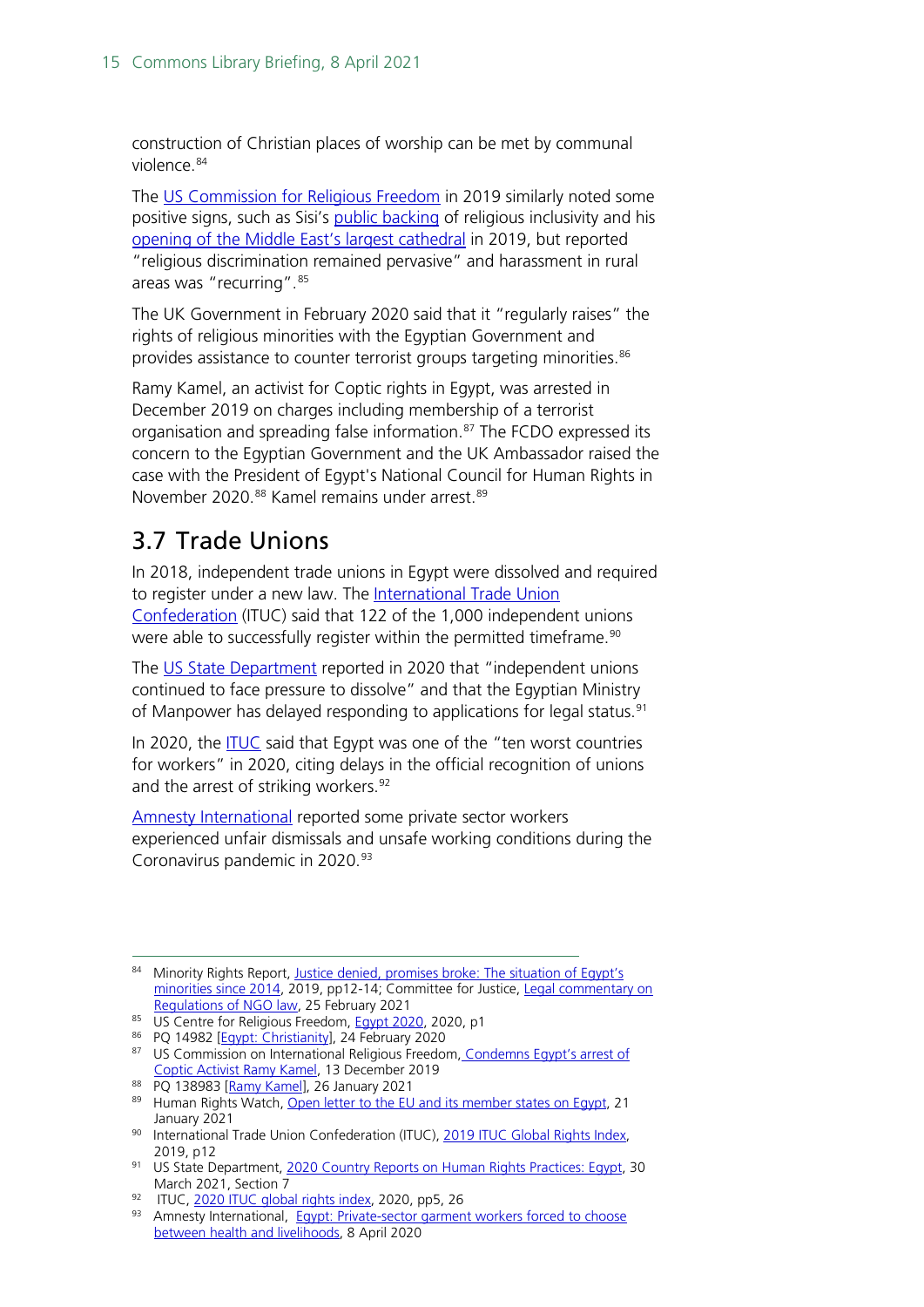### <span id="page-15-0"></span>3.8 Gender Equality

The [UK Government said](https://www.gov.uk/government/publications/human-rights-and-democracy-report-2019/human-rights-and-democracy-the-2019-foreign-and-commonwealth-office-report) in 2019 that Egypt "made strong progress in some areas", including girl's education and expanding social protection.[94](#page-15-2)

The [World Bank](http://documents1.worldbank.org/curated/en/861491551113547855/pdf/134846-WP-PUBLIC-march-2-WB-Women-Study-EN.pdf) reported in 2018 that most education statistics "tend to favour women", with no gender gap among students enrolled in preschool education and a gap in favour of females at primary, secondary and higher education levels.<sup>[95](#page-15-3)</sup>

The Foreign Office's [Human Rights and Democracy report](https://www.gov.uk/government/publications/human-rights-and-democracy-report-2019/human-rights-and-democracy-the-2019-foreign-and-commonwealth-office-report) also raised the "very high" prevalence of female genital mutilation (FGM) in Egypt and the low level of prosecutions.<sup>[96](#page-15-4)</sup> It was estimated by UNICEF in 2015 that 90 percent of Egyptian females aged 15 to 49 had undergone FGM.[97](#page-15-5)

In 2021, the Egyptian Cabinet agreed to increase the maximum sentence for FGM and penalties for those carrying out and requesting procedures.[98](#page-15-6) The UK Department for International Development has funded programmes to end the practice in Egypt.<sup>[99](#page-15-7)</sup>

### <span id="page-15-1"></span>3.9 LGBT+ people

[Human Rights Watch](https://www.hrw.org/news/2020/10/01/egypt-security-forces-abuse-torture-lgbt-people) said in 2020 that Egyptian police and National Security Agency officers "arbitrarily arrest" LGBT persons, detain them and "systematically subject them to ill-treatment including torture".<sup>[100](#page-15-8)</sup>

In 2018, the FCO said it "regularly raises concerns about the treatment of the LGBT community in Egypt"<sup>[101](#page-15-9)</sup> and in 2019 stated that "there was no evidence of an improvement in respect for the rights of LGBT people".[102](#page-15-10)

<span id="page-15-3"></span>95 The Work Bank[, Women economic empowerment study,](http://documents1.worldbank.org/curated/en/861491551113547855/pdf/134846-WP-PUBLIC-march-2-WB-Women-Study-EN.pdf) 2018, p22

<span id="page-15-2"></span><sup>&</sup>lt;sup>94</sup> FCO, [Human rights and democracy report 2019,](https://www.gov.uk/government/publications/human-rights-and-democracy-report-2019/human-rights-and-democracy-the-2019-foreign-and-commonwealth-office-report) July 2020, section 6.10

<span id="page-15-4"></span><sup>&</sup>lt;sup>96</sup> FCO, [Human rights and democracy report 2019,](https://www.gov.uk/government/publications/human-rights-and-democracy-report-2019/human-rights-and-democracy-the-2019-foreign-and-commonwealth-office-report) July 2020, section 6.10

<span id="page-15-5"></span><sup>97</sup> UNICEF, [FGM in Egypt: Recent trends and projections,](https://data.unicef.org/resources/female-genital-mutilation-in-egypt-recent-trends-and-projections/) February 2020

<span id="page-15-6"></span><sup>98</sup> Eqypt's cabinet toughens law banning FGM, Reuters, 21 January 2021; UN Women, [As more families report FGM incidents in Egypt, advocacy intensifies](https://www.unwomen.org/en/news/stories/2021/2/feature--families-report-fgm-in-egypt-and-advocacy-intensifies) […], 5 February

<span id="page-15-8"></span><span id="page-15-7"></span>

<sup>2021&</sup>lt;br><sup>99</sup> PQ HL 8495 [<u>Human Rights: Females</u>], 9 October 2020<br><sup>100</sup> Human Rights Watch, <u>Egypt: Security forces abuse, torture LGBT people</u>, 1 October 2020

<span id="page-15-9"></span><sup>101</sup> PQ 199365 [Eqypt: LGBT people], 12 December 2018

<span id="page-15-10"></span><sup>102</sup> FCO[, Human rights and democracy: The 2019 FCO report,](https://assets.publishing.service.gov.uk/government/uploads/system/uploads/attachment_data/file/902494/FCO1414_FCO_AHRR_2019_-_accessible.pdf) July 2020, p45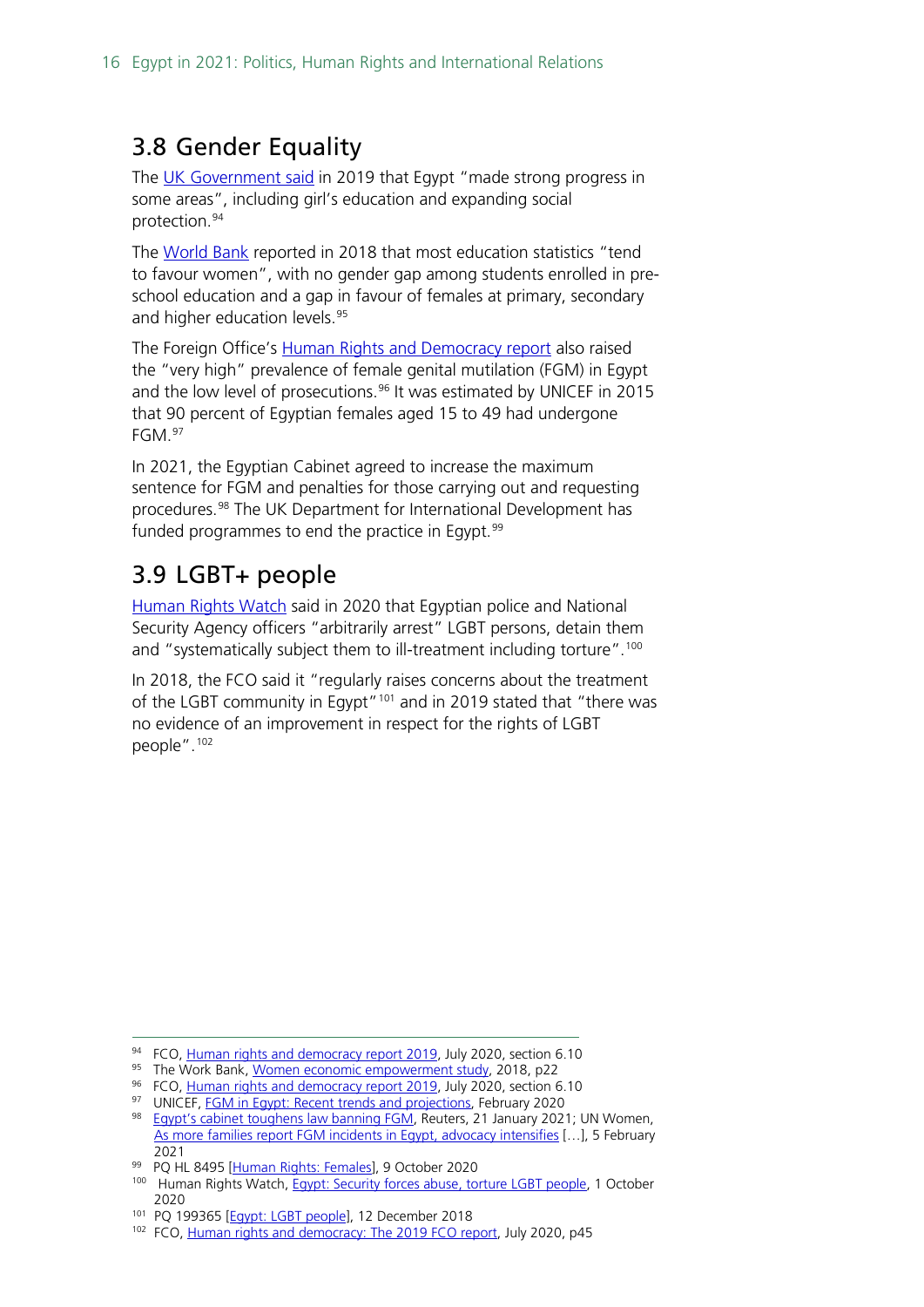## <span id="page-16-0"></span>4. Terrorism

### <span id="page-16-1"></span>4.1 Wilayat Sinai

### **Instability since 2011**

Since 2011, Egyptian authorities have sought to restore their presence in the Sinai region. $103$ 

The self-proclaimed Sinai province, "Wilayat Sinai", is a local affiliate of the self-proclaimed Islamic State/Daesh. The Sinai group was originally founded as Ansar Beit al-Maqdi, changing its name after pledging allegiance to ISIS/Daesh in 2014.

The group has claimed responsibility for multiple terrorist attacks, including the Sufi Mosque attack in 2017 and the bombing of a Russia passenger jet in 2015.<sup>104</sup> The Islamic State group also claimed responsibility for a suicide bomb attack in North Sinai in April 2019.<sup>[105](#page-16-4)</sup>

#### **Recent Egyptian operations**

Wilayat Sinai have carried out attacks near Egypt's border with Gaza and Israel, promoting increased security cooperation between Israel and Egypt.

The Egyptian Government's Comprehensive Operation Sinai, launched in 2018, declared its intension to "end terrorism" in the province.<sup>[106](#page-16-5)</sup>

The [US State Department](https://www.state.gov/reports/2020-country-reports-on-human-rights-practices/egypt/) said that in July 2020 militants in North Sinai killed at least 12 civilians and 42 security force members, and that the Egyptian Government reported at least 178 terrorists were killed in counter terrorism operations. A further 40 terrorists were killed from September to December 2020.<sup>[107](#page-16-6)</sup>

#### **Population movements**

[Human Rights Watch](https://www.hrw.org/news/2021/03/17/egypt-massive-sinai-demolitions-likely-war-crimes) has argued that the demolition of homes and forced evictions by the Egyptian military in Sinai may constitute war crimes. The Egyptian Government has said the population moves are voluntary and compensation is provided.<sup>[108](#page-16-7)</sup>

<span id="page-16-2"></span><sup>&</sup>lt;sup>103</sup> Carnegie Endowment, The Egyptian [military's terrorism containment](https://carnegieendowment.org/sada/82218) campaign in

<span id="page-16-3"></span>[North Sinai,](https://carnegieendowment.org/sada/82218) 30 June 2020<br>104 Stanford Centre for International Security and Cooperation[, Islamic State-](https://cisac.fsi.stanford.edu/mappingmilitants/profiles/islamic-state-sinai-province#text_block_12265) Sinai<br>104 Province, "Major attacks", accessed 31 March 2021

<span id="page-16-4"></span><sup>105</sup> [Four police, three civilians killed in bomb attack in North Sinai: Ministry,](https://www.reuters.com/article/us-egypt-security-idUSKCN1RL1Q8) Reuters, 9 April 2019

<span id="page-16-5"></span><sup>&</sup>lt;sup>106</sup> Carnegie Endowment for International Peace, The Egyptian military's containment [campaign in North Sinai,](https://carnegieendowment.org/sada/82218) 30 June 2020

<span id="page-16-6"></span><sup>107</sup> US State Department[, 2020 Country Reports on Human Rights Practices: Egypt,](https://www.state.gov/reports/2020-country-reports-on-human-rights-practices/egypt/) 30 March 2021, Section 1 A

<span id="page-16-7"></span><sup>108</sup> Human Rights Watch[, Egypt: Massive Sinai demolitions likely war crimes,](https://www.hrw.org/news/2021/03/17/egypt-massive-sinai-demolitions-likely-war-crimes) 17 March 2021; US State Department, [2020 Country Reports on Human Rights Practices:](https://www.state.gov/reports/2020-country-reports-on-human-rights-practices/egypt/)  [Egypt,](https://www.state.gov/reports/2020-country-reports-on-human-rights-practices/egypt/) 30 March 2021, Section 1 E "Property restitution"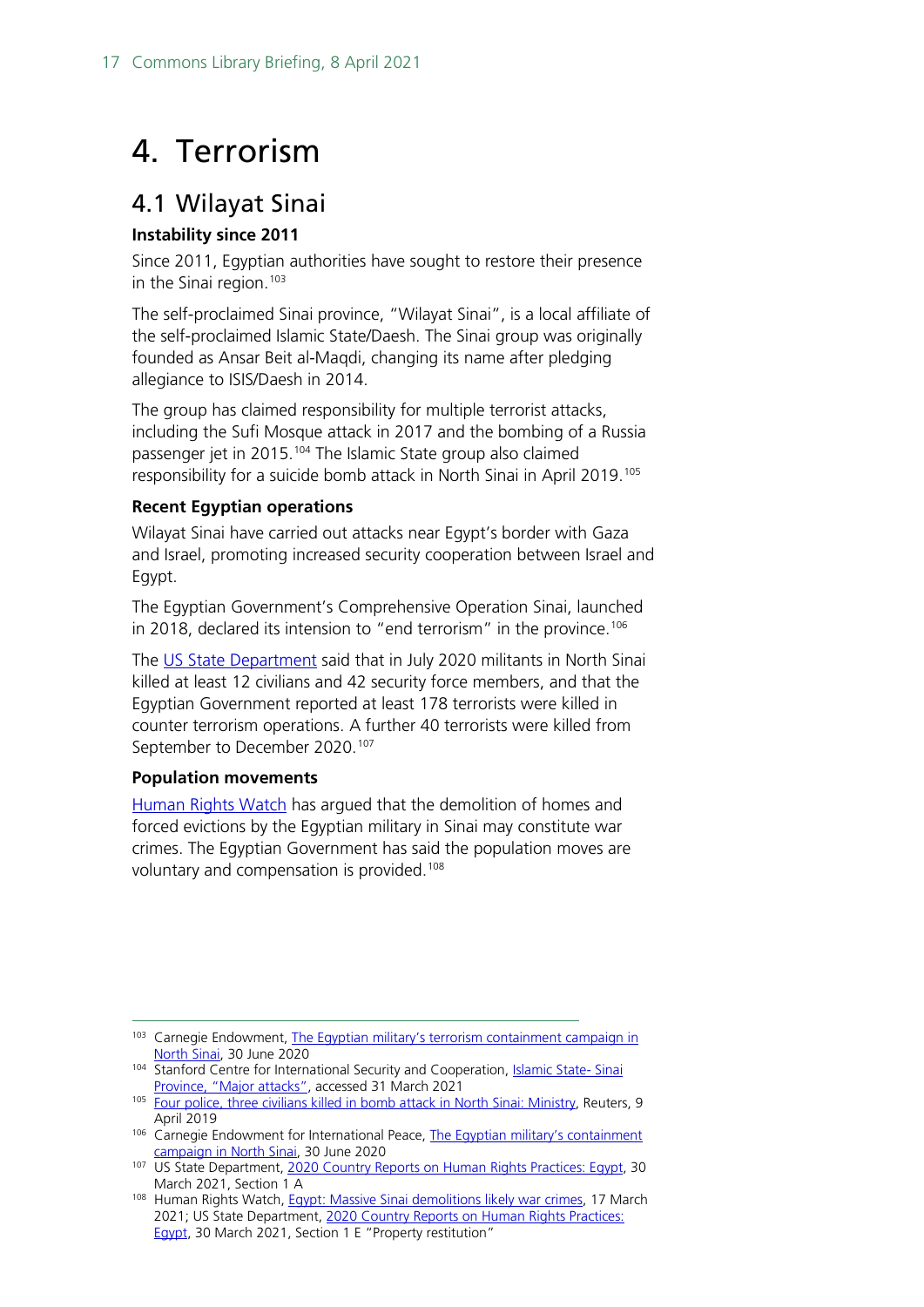### <span id="page-17-0"></span>4.2 Other terrorist actions

#### **Greater Cairo area**

2019 saw some attacks in the Greater Cairo area, but these declined over the year, and 2020 saw further terrorist attacks closer to Cairo.

The [US State Department](https://www.state.gov/reports/country-reports-on-terrorism-2019/egypt/) said Harakat Sawa'd Misr (HASM) and al-Qaeda allied groups such as Ansar al-Islam were believed to behind the attacks in mainland Egypt.<sup>[109](#page-17-1)</sup>

HASM has previously claimed responsibility for an attack in 2017 on Myanmar's embassy in Cairo, killing at least twenty people,<sup>[110](#page-17-2)</sup> and the Egyptian Interior Ministry linked the group to an explosion at the front of the National Cancer Institute in 2019, though the group denied responsibility.[111](#page-17-3)

The Egyptian Government has linked HASM to the Muslim Brotherhood. [112](#page-17-4) The US State Department has described it as a "Muslim Brotherhood splinter group".<sup>[113](#page-17-5)</sup>

#### **Western Desert**

Egypt has also faced a terrorist threat from Ansar Al-Islam.[114](#page-17-6) The group has claimed responsibility for attacks on police in the Western Desert in 2017. [115](#page-17-7)

<span id="page-17-1"></span><sup>&</sup>lt;sup>109</sup> US Department of State[, Country reports on Terrorism 2019: Egypt,](https://www.state.gov/reports/country-reports-on-terrorism-2019/egypt/) accessed 31 March 2021; [Are Sinai-based terrorists shifting to Cairo?](https://www.al-monitor.com/originals/2020/10/egypt-military-operation-terrorism-sinai-cairo.html) Al-Monitor, 5 October 2020

<sup>110</sup> US Embassy in Egypt, State Department Terrorist designation of HASM [...], 14

<span id="page-17-3"></span><span id="page-17-2"></span>January 2021<br><sup>111</sup> US Department of State[, Country reports on Terrorism 2019: Egypt,](https://www.state.gov/reports/country-reports-on-terrorism-2019/egypt/) accessed 31 March 2021

<span id="page-17-4"></span><sup>112</sup> Who are Eqypt's militant groups?, BBC News, 24 November 2017

<span id="page-17-5"></span><sup>113</sup> US Department of State[, Human rights report for 2019,](https://www.state.gov/reports/2019-country-reports-on-human-rights-practices/egypt/) March 2020, Section 1 A

<sup>&</sup>lt;sup>114</sup> Tony Blair Institute for Global Change[, What is Ansar al-Islam?,](https://institute.global/policy/what-ansar-al-islam) 28 November 2017

<span id="page-17-7"></span><span id="page-17-6"></span><sup>&</sup>lt;sup>115</sup> [New al Qaeda-linked group claims responsibility for major Egypt attack,](https://www.reuters.com/article/us-egypt-security-idUSKBN1D30K0) Reuters, 3 November 2017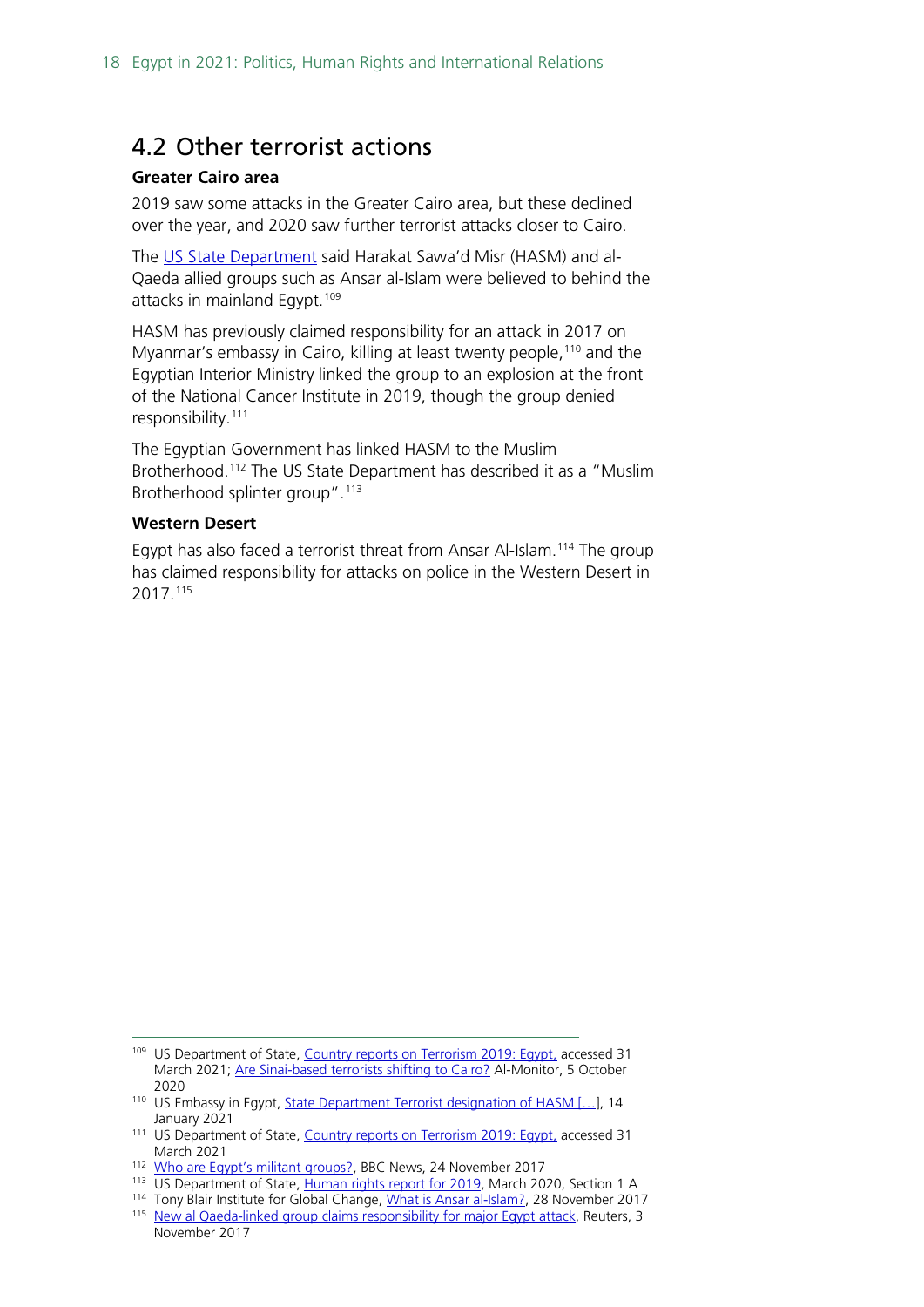## <span id="page-18-0"></span>5. Defence and International relations

### <span id="page-18-1"></span>5.1 United States

### **Trump Administration**

American criticism of human rights violations was relatively muted under the Trump Administration. The President [praised President Sisi i](https://www.bbc.co.uk/news/av/world-us-canada-39486267)n 2017.[116](#page-18-3)

In response to reports that Egypt had purchased Russian fighter jets, President Trump had initially proposed a cut in foreign aid to Egypt in December 2020, before being excluded from White House proposals.<sup>117</sup>

The then-Secretary of State, Mike Pompeo, had said that if the fighter jets were purchased, US legislation would "require sanctions on the regime".[118](#page-18-5)

In January 2021, the US Congress passed the National Defence Authorisation Act stipulating that around US \$300 million of the \$1.3 billion foreign military funding to Egypt be withheld if the country does not improve its human rights record.<sup>119</sup>

### **Biden Administration**

The Biden Administration in February 2021 said it had raised concerns over human rights in Egypt, which Secretary of State Blinken said would be "central to the US-Egypt bilateral relationship". The Administration has also raised concerns about the procurement of Su-35 fighter aircraft from Russia.<sup>[120](#page-18-7)</sup>

In the same month, the US approved \$197 million in arms sales to Eqypt. $121$ 

As stated in section 2.2, above, the US joined other countries in expressing concern for the trajectory of human rights in Egypt in March 2021.

### <span id="page-18-2"></span>5.2 Libya

Since 2015, Libya has experienced a civil war between rival authorities based in the east and the west of the country. Following a ceasefire in October 2020, an interim Government was announced in February

<span id="page-18-3"></span><sup>&</sup>lt;sup>116</sup> [Trump says Egypt's Sisi "very close to me",](https://www.bbc.co.uk/news/av/world-us-canada-39486267) BBC News, 3 April 2017

<sup>&</sup>lt;sup>117</sup> [Egypt dodges Trump's ire as White House orders massive last-minute aid cuts,](https://www.al-monitor.com/originals/2021/01/trump-egypt-aid-cut-military.html) Al-

<span id="page-18-5"></span><span id="page-18-4"></span>Monitor, 15 January 2021 118 United State Senate Committee on Appropriations, Subcommittee hearing: Review [of the FY2020 Budget request for the state department,](https://www.appropriations.senate.gov/hearings/review-of-the-fy2020-budget-request-for-the-state-department) 9 April 2019, at 01:14:50

<span id="page-18-6"></span><sup>&</sup>lt;sup>119</sup> D. Schenker, *Getting tough with Egypt won't work*, The Washington Institute for Near East Policy, 25 March 2021

<span id="page-18-7"></span><sup>120</sup> US Department of State, Secretary Blinken's call with Egyptian Foreign Minister

<span id="page-18-8"></span>[Shoukry,](https://www.state.gov/secretary-blinkens-call-with-egyptian-foreign-minister-shoukry/) 23 February 2021<br><sup>121</sup> [Biden Administration approves arms sale to Egypt despite human rights concerns,](https://edition.cnn.com/2021/02/16/politics/egypt-missile-sale/index.html) CNN, 17 February 2021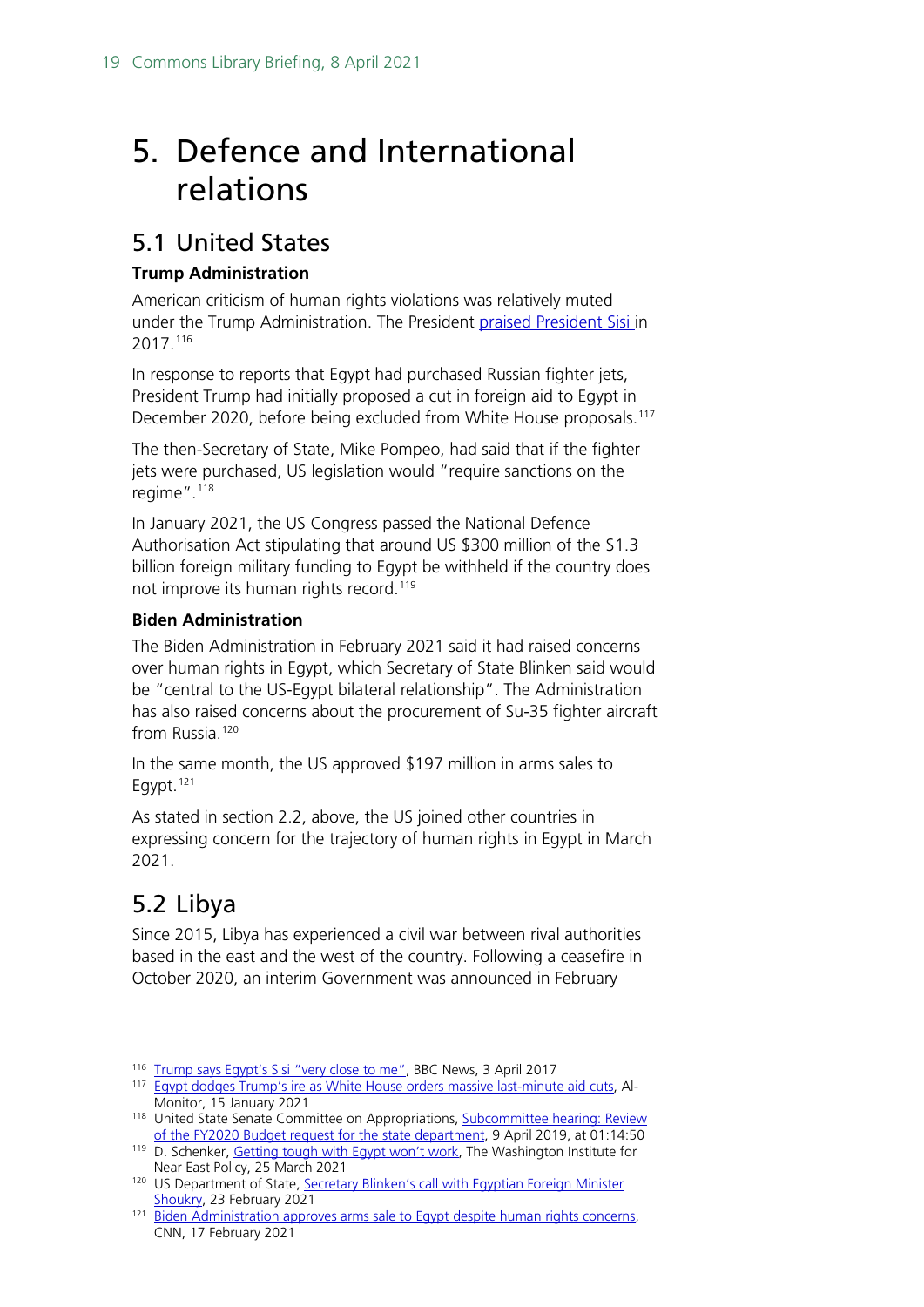2021. It is intended to lead the country until elections in December 2021.[122](#page-19-2)

The Egyptian Government has supported General Haftar, whose Libyan National Army has been challenging the UN-recognised Government of National Accord in Tripoli.<sup>[123](#page-19-3)</sup> The past decade has seen some border clashes between Egypt and Libyan militias and jihadists. [124](#page-19-4) Egypt also threatened direct military intervention in Libya in 2020. [125](#page-19-5)

Following the establishment of a unified interim Government in 2021, Egypt has sought to normalise relations with the Tripoli Government. This has included negotiating access for Egyptian workers to Libya and re-establishing the Egyptian embassy.[126](#page-19-6)

### <span id="page-19-0"></span>5.3 Russia

In March 2021, Egypt received the first of five Su-35 fighter jets from Russia. A total of twenty-four jets were ordered in 2018.<sup>[127](#page-19-7)</sup> Egypt and Russia signed a strategic cooperation agreement in 2018.[128](#page-19-8)

Russia's State Atomic Agency Corporation is also providing most of the finance for Egypt's first nuclear power plant, expected to be operational in 2026.[129](#page-19-9)

Both Russia and Egypt supported General Haftar's Libyan National Army before the interim Libyan Government was agreed.

### <span id="page-19-1"></span>5.4 Turkey

Egypt and Turkey's relationship declined following the overthrow of Mohamed Morsi in 2013 and his death in a Cairo court in 2019. The Turkish Government had been supportive of Morsi's presidency. [130](#page-19-10)

It was reported in March 2021 that initial diplomatic contacts have been made, and that Turkey has offered to mediate the Grand Ethiopian Renaissance Dam dispute.<sup>[131](#page-19-11)</sup> Turkey has also reportedly requested Egyptian opposition television channels in the country, such as those of the Muslim Brotherhood, reduce their criticisms of the Egyptian

<span id="page-19-3"></span><span id="page-19-2"></span><sup>&</sup>lt;sup>122</sup> See the Library briefing[, Libya: Towards a political settlement?,](https://commonslibrary.parliament.uk/research-briefings/cbp-9173/) 24 March 2021<br><sup>123</sup> [Libya's eastern leader Hafta says army to take formal control,](https://www.reuters.com/article/us-libya-security-idUSKCN2292RQ) Reuters, 27 April 2020

<sup>124</sup> [Libya conflict: Why Egypt might send troops to back Gen Haftar,](https://www.bbc.co.uk/news/world-africa-53779425) BBC News, 18

<span id="page-19-4"></span>August 2020 125 [Egypt threatens military action in Libya if Turkish-backed forces seize Sirte,](https://www.ft.com/content/e6aa87b0-5e0b-477f-9b89-693f31c63919) FT, 21

<span id="page-19-5"></span>June 2020<br><sup>126</sup> Eavpt seeks role in Libya's reconstruction, Al-Monitor, 24 March 2021

<span id="page-19-7"></span><span id="page-19-6"></span><sup>&</sup>lt;sup>127</sup> [Egypt moves ahead with purchase of Russian arms despite US warnings,](https://www.al-monitor.com/originals/2021/03/egypt-us-tension-sanctions-russia-arms-deal.html) Al-Monitor, 3 March 2021

<span id="page-19-8"></span><sup>128</sup> M. Maher[, How Russia challenges the United States in the Middle East,](https://www.washingtoninstitute.org/policy-analysis/how-russia-challenges-united-states-investment-egypt) Washington Institute, 11 December 2018

<span id="page-19-9"></span><sup>&</sup>lt;sup>129</sup> [Pandemic won't halt construction on Egypt's first nuclear power plant,](https://www.al-monitor.com/originals/2020/05/egypt-nuclear-power-plant-russia-work-coronavirus.html) Al-Monitor,

<span id="page-19-10"></span><sup>12</sup> May 2020<br><sup>130</sup> [US condemnation of Muslim Brotherhood would cost Turkey dearly,](https://www.al-monitor.com/originals/2019/05/turkey-can-erdogan-give-up-on-muslim-brotherhood.html) Al-Monitor, 9 May 2019; [Erdogan lauds Muslim Brotherhood ally as Turkey morns Morsi,](https://www.al-monitor.com/originals/2019/06/erdogan-speaks-morsi-death.html) Al-Monitor, 18 June 2019

<span id="page-19-11"></span><sup>&</sup>lt;sup>131</sup> H. Hellyer and Z. Meral[, Will the page turn on Turkish-Egyptian relations?,](https://carnegieendowment.org/2021/03/19/will-page-turn-on-turkish-egyptian-relations-pub-84124) Carnegie Endowment for International Peace, 19 March 2021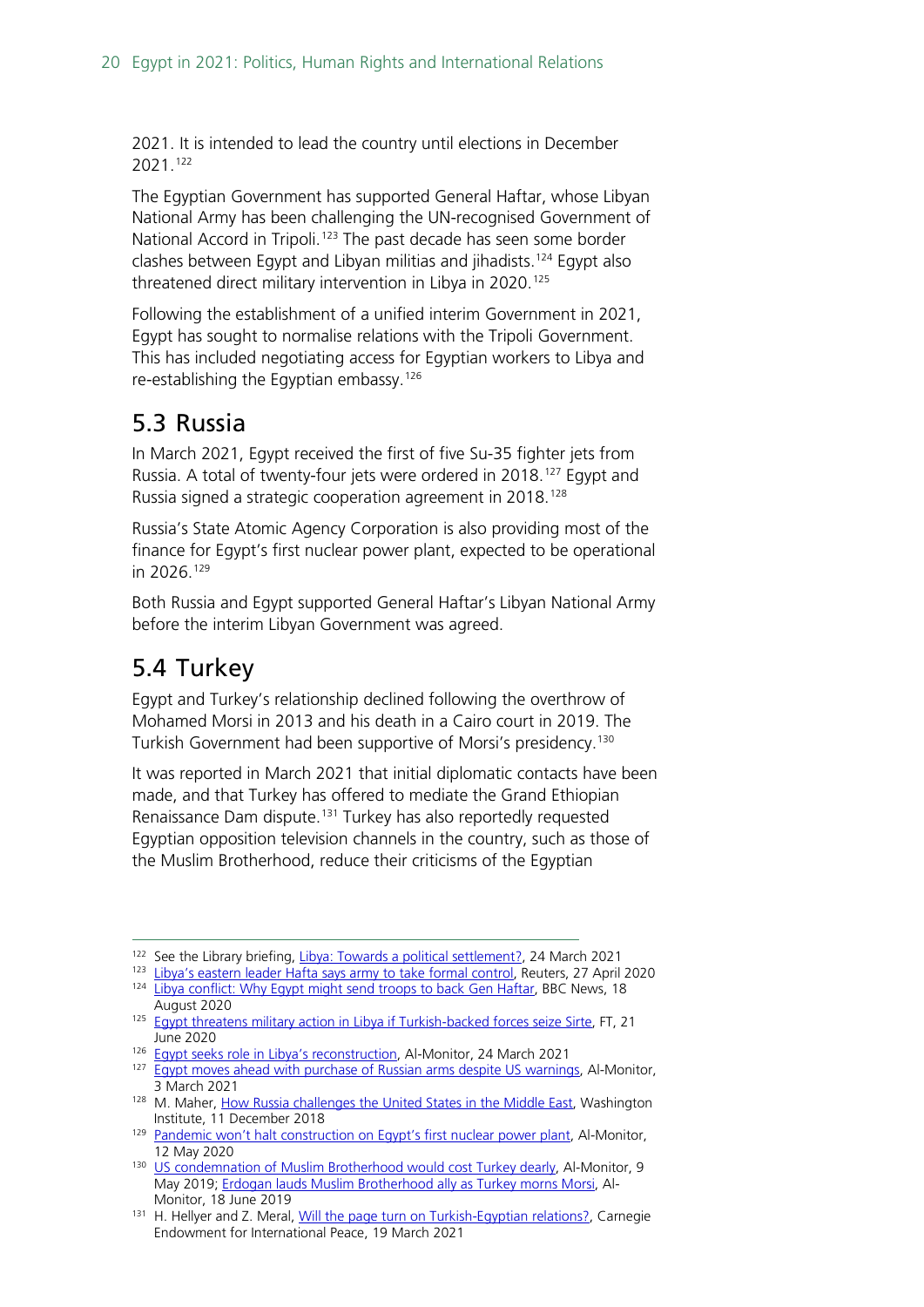Government.<sup>[132](#page-20-1)</sup> The Egyptian Government has denied any resumption of high-level diplomatic ties.<sup>[133](#page-20-2)</sup>

Commentators have argued that improved Egypt-Turkey relations may have a positive impact on the chances for stability in Libya, in which Turkey and Egypt had [backed opposing sides](https://www.bbc.co.uk/news/world-africa-53779425) in the country's civil war.<sup>[134](#page-20-3)</sup> However, recent Egyptian security and gas agreements made with countries including France, Greece, Saudi Arabia and the United Arab Emirates (UAE) have been described as attempts to "push back" against Turkish influence in the eastern Mediterranean.<sup>[135](#page-20-4)</sup>

### <span id="page-20-0"></span>5.5 The Gulf states

### **Qatar**

Alongside the UAE, Saudi Arabia and Bahrain, Egypt [severed diplomatic](https://commonslibrary.parliament.uk/research-briefings/cbp-8690/) [ties](https://commonslibrary.parliament.uk/research-briefings/cbp-8690/) with Qatar in 2017 following accusations that Qatar was "supporting terrorism", including the Muslim Brotherhood organisation. [136](#page-20-5)

All three states announced a resumption of diplomatic relations with Qatar in January 2021. Egyptian officials said Qatar had agreed to not interfere in Egyptian internal affairs, though Qatar denied this.<sup>[137](#page-20-6)</sup>

The first formal meeting was held between Qatar and Egypt in February 2021.[138](#page-20-7)

#### **Impact on Muslim Brotherhood in the Middle East**

Both Qatar and Turkey have been more sympathetic to the Muslim Brotherhood than other states, who see the organisation as a threat to their stability.<sup>[139](#page-20-8)</sup>

Some commenters have proposed that Qatar may seek to rearticulate its relationship with the Muslim Brotherhood, ensuring that it refrains from criticism or only maintaining the asylum side of its relationship with the organisation. [140](#page-20-9)

- <span id="page-20-3"></span>134 [A thaw in Turkey's relations with Egypt?,](https://www.al-monitor.com/originals/2021/03/thaw-turkey-relations-egypt-ankara-reset-cairo.html) Al-Monitor, 12 March 2021
- <span id="page-20-4"></span>135 R. Baker[, The EastMed gas and Philia Forums: Reimagining](https://www.washingtoninstitute.org/policy-analysis/eastmed-gas-and-philia-forums-reimagining-cooperation-mediterranean) cooperation in the [Mediterranean,](https://www.washingtoninstitute.org/policy-analysis/eastmed-gas-and-philia-forums-reimagining-cooperation-mediterranean) Washington Institute, 18 March 2021; A. Aydıntaşbaş and C. Bianco, [Useful enemies: How the Turkey-UAE rivalry is remaking the Middle East,](https://ecfr.eu/publication/useful-enemies-how-the-turkey-uae-rivalry-is-remaking-the-middle-east/)
- <span id="page-20-5"></span>European Council on Foreign Relations, 15 March 2021<br><sup>136</sup> [Qatar row: Saudi and Egypt amongst countries to cut Doha links,](https://www.bbc.co.uk/news/world-middle-east-40155829) BBC News, 5 June 2017; House of Commons Library, The Qatar Crisis and regional ramifications, October 2019
- <span id="page-20-6"></span><sup>137</sup> [Egypt and Qatar have "agreed to resume diplomatic relations",](https://www.aljazeera.com/news/2021/1/20/egypt-and-qatar-agree-to-resume-diplomatic-relations) Al Jazeera, 20
- <span id="page-20-7"></span>January 2021<br><sup>138</sup> [Egypt, Qatar hold first meeting since ending the Gulf row,](https://www.aljazeera.com/news/2021/2/23/egypt-and-qatar-hold-first-meeting-since-accord-ending-gulf-row) Al Jazeera, 23 February
- <span id="page-20-8"></span>2021 2021 2021 139 The [Muslim Brotherhood is the root of the Qatar crisis,](https://www.theatlantic.com/international/archive/2017/07/muslim-brotherhood-qatar/532380/) The Atlantic, 2 July 2017, [Turkey's AK party: US moves against Muslim Brotherhood would damage democracy](https://www.reuters.com/article/us-usa-trump-muslimbrotherhood-turkey/turkeys-ak-party-us-move-against-muslim-brotherhood-would-damage-democracy-in-middle-east-idUSKCN1S62JX)  [in the Middle East,](https://www.reuters.com/article/us-usa-trump-muslimbrotherhood-turkey/turkeys-ak-party-us-move-against-muslim-brotherhood-would-damage-democracy-in-middle-east-idUSKCN1S62JX) Reuters, 30 April 2019

<span id="page-20-1"></span><sup>&</sup>lt;sup>132</sup> [Turkey asks Egyptian opposition to tone down criticism: TV channel owner,](https://www.reuters.com/article/us-turkey-egypt-idUSKBN2BB228) Reuters, 19 March 2021 133 [Turkey renews diplomatic contacts with Egypt, says want ties with other nations,](https://www.timesofisrael.com/turkey-renews-diplomatic-contacts-with-egypt-says-wants-ties-with-other-nations/)

<span id="page-20-2"></span>The Times of Israel, 13 March 2021

<span id="page-20-9"></span><sup>140</sup> Washington Institute Fikra Forum[, Will Qatar's relationship with the Muslim](https://www.washingtoninstitute.org/policy-analysis/will-qatars-relationship-muslim-brotherhood-change-after-gulf-reconciliation)  [Brotherhood change after Gulf reconciliation?,](https://www.washingtoninstitute.org/policy-analysis/will-qatars-relationship-muslim-brotherhood-change-after-gulf-reconciliation) 3 February 2021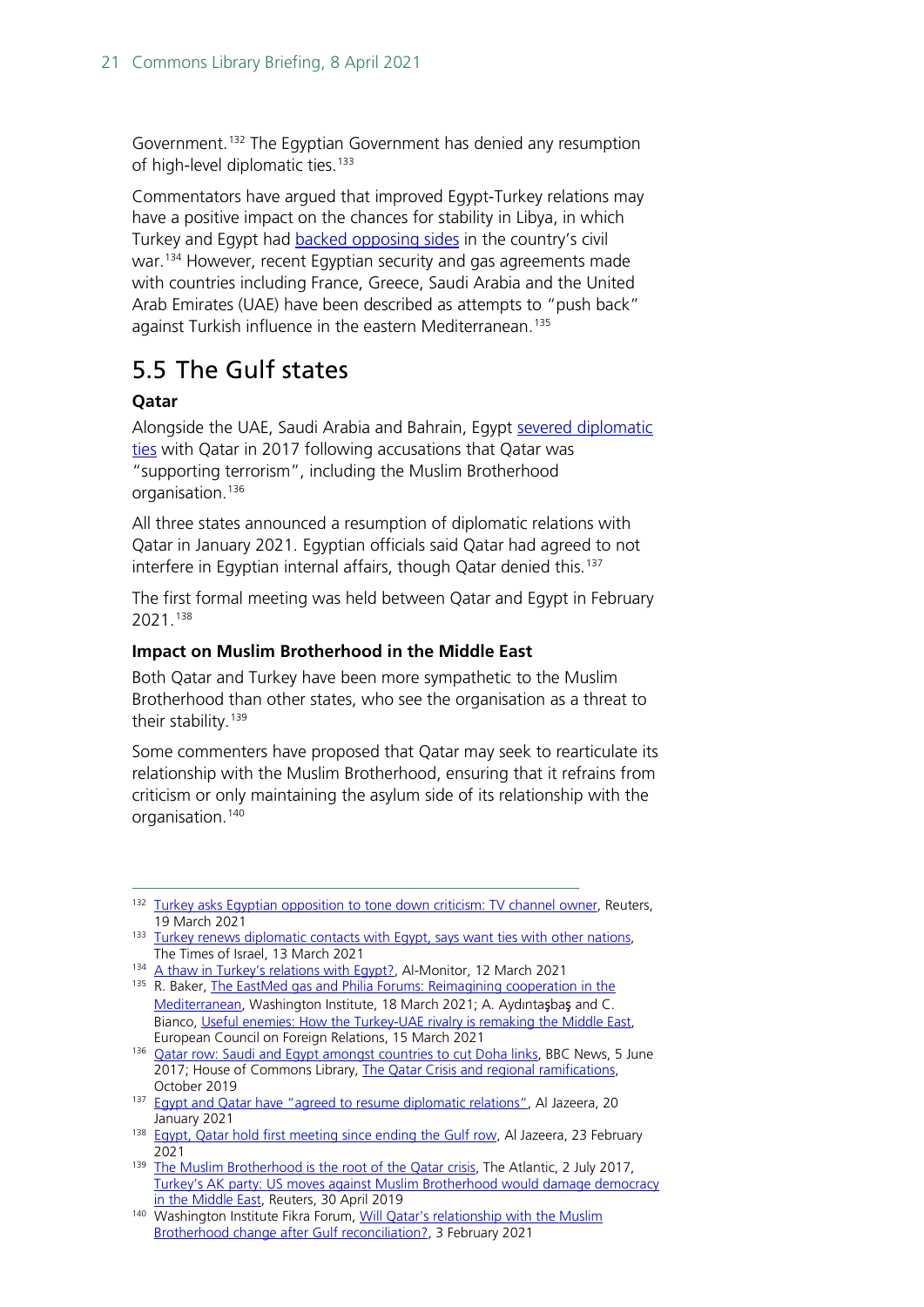Combined with Turkey's decision to limit the Muslim Brotherhood's media options in the country, the re-establishment of Gulf ties may mean that Muslim Brotherhood members leave the region to continue more open criticism of the Egyptian state.<sup>[141](#page-21-1)</sup>

#### **Other Gulf states**

Saudi Arabia, the UAE and Kuwait provided significant financial aid to the Sisi regime from 2013 to 2016. [142](#page-21-2)

Egyptian attitudes towards Saudi Arabia were impacted by the decision of Egypt to cede sovereignty over two Red Sea islands to Saudi Arabia in 2016 and the challenging of this decision in the Egyptian courts, but the decision was resolved in favour of the deal.<sup>[143](#page-21-3)</sup>

Both Egypt and the UAE supported the Libyan national army, led by General Haftar, and have backed the interim government in 2021.

### <span id="page-21-0"></span>5.6 Ethiopia and the Nile Dam

#### **Proposed construction**

Since 2011, Ethiopia has been constructing the Grand Ethiopian Renaissance Dam on the River Nile. Once complete, it is expected to form the largest hydroelectric power plant in Africa and to decrease Egypt's share of Nile waters.[144](#page-21-4)

The first filling of the dam, expected to take between four and six years, began in July 2020 despite Egypt's insistence that no filling should occur until a legal agreement over the dam's management.<sup>[145](#page-21-5)</sup>

Neighbouring Sudan has welcomed the dam but has expressed concern over safety issues and its impact on existing dams.<sup>[146](#page-21-6)</sup>

#### **International Mediation**

Both the World Bank and the United States have sought to mediate the dispute.<sup>[147](#page-21-7)</sup> Talks supervised by the African Union reportedly reached an impasse in January 2021 due to objections from Ethiopia and its decision to continue with the second phase of filling the dam.<sup>148</sup>

Sudan and Egypt have said talks should be re-established under the supervision of the African Union, the UN, European Union and the United States.<sup>[149](#page-21-9)</sup>

<span id="page-21-1"></span><sup>&</sup>lt;sup>141</sup> [Turkey asks Egyptian opposition to tone down criticism: TV channel owner,](https://www.reuters.com/article/us-turkey-egypt-idUSKBN2BB228) Reuters, 19 March 2021 142 Chatham House[, Egypt and the Gulf: Allies and rivals,](https://www.chathamhouse.org/2020/04/egypt-and-gulf) 20 April 2020

<span id="page-21-3"></span><span id="page-21-2"></span><sup>143</sup> [Egyptian President agrees to cede 2 islands to Saudi Arabia,](https://www.nytimes.com/2017/06/24/world/middleeast/egypt-abdel-fattah-el-sisi-tiran-sanafir.html) New York Times, 24 June 2017

<span id="page-21-5"></span><span id="page-21-4"></span><sup>&</sup>lt;sup>144</sup> Eqypt-Ethiopia row: The trouble over a giant Nile dam, BBC News, 13 January 2020

<sup>145</sup> [Nile dam row: Egypt fumes as Ethiopia celebrates,](https://www.bbc.co.uk/news/world-africa-53573154) BBC News, 30 July 2020

<span id="page-21-6"></span><sup>146</sup> International Crisis Group, Nile Dam [Talks: A short window to embrace compromise,](https://www.crisisgroup.org/africa/horn-africa/ethiopia/nile-dam-talks-short-window-embrace-compromise) 17 June 2020

<span id="page-21-7"></span><sup>&</sup>lt;sup>147</sup> US Department of the Treasury, Joint statement of Egypt, Ethiopia, Sudan, the [United States and the World Bank](https://home.treasury.gov/news/press-releases/sm891), 31 January 2020<br><sup>148</sup> Three-way talks on Ethiopian dam reach new impasse, Reuters, 11 January 2021

<span id="page-21-9"></span><span id="page-21-8"></span><sup>149</sup> Sisi says Eqypt, Sudan reject Ethiopian Nile dam "fait accompli", France 24, 6 March 2021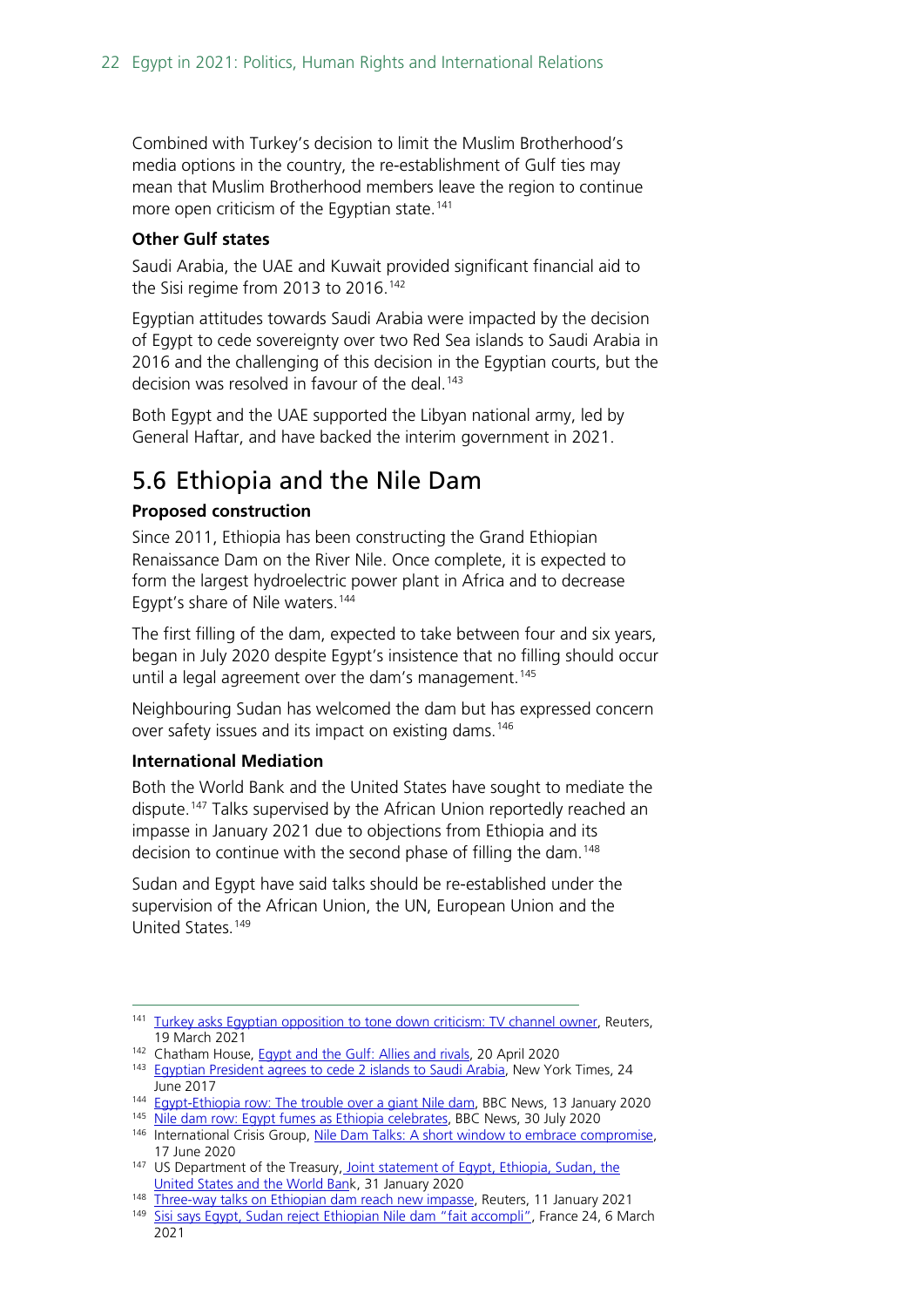Ethiopia has refused to resume negotiations through any other mediator than the African Union.<sup>[150](#page-22-1)</sup> Three-way talks in Congo in April 2021 also ended without agreement.<sup>151</sup>

A military cooperation agreement was signed between Egypt and Sudan in March 2021. Since the agreement was signed, President Sisi has emphasised that "we insist on resuming negotiations".[152](#page-22-3)

#### **UK and US Position**

The Trump Administration previously paused around US \$272 million in aid to Ethiopia due to the failure of previous talks on the Dam. The Biden Administration said in February 2021 that it was reviewing its [position t](https://www.state.gov/briefings/department-press-briefing-february-19-2021/)owards the negotiations but would no longer leverage aid in the dispute.<sup>[153](#page-22-4)</sup>

The UK Government has urged all parties to come to agreement and avoid unilateral action.[154](#page-22-5)

### <span id="page-22-0"></span>5.7 Israel

Israel and Egypt share joint security concerns over the Sinai Peninsula and have coordinated some military activities.<sup>[155](#page-22-6)</sup> Israel has also allowed Egyptian forces to enter zones demilitarised under the 1979 Camp David Accords.[156](#page-22-7)

The [New York Times](https://www.nytimes.com/2018/02/03/world/middleeast/israel-airstrikes-sinai-egypt.html) reported that Israel had carried out over a hundred airstrikes in Sinai between July 2015 and March 2018 in support of Egypt's anti-insurgency campaign, though the Egyptian Government denied this. [157](#page-22-8)

The Israeli Prime Minister, Benjamin Netanyahu, was due to visit Egypt in March 2021. Talks would consider security ties between the two states and the Biden administration's approach towards the Iranian nuclear programme.[158](#page-22-9) The Times of Israel newspaper reported that Sisi made the visit conditional on "making a gesture toward the two-state solution" in Israel-Palestine.<sup>[159](#page-22-10)</sup> At the time of writing, the visit has not taken place.

<span id="page-22-1"></span><sup>150</sup> [Egypt, Sudan coordinate positions in Nile dam file,](https://www.al-monitor.com/originals/2021/03/egypt-sudan-cooperation-military-ethiopia-nile-dam-talks.html) Al-Monitor, 11 March 2021

<span id="page-22-2"></span><sup>151</sup> [Three-way talks over Ethiopian dam fail in Kinshasa-statements,](https://www.reuters.com/article/ethiopia-dam-egypt-int-idUSKBN2BT1HU) Reuters, 7 April 2021

<sup>&</sup>lt;sup>152</sup> [Egypt, Sudan coordinate positions in Nile dam file,](https://www.al-monitor.com/originals/2021/03/egypt-sudan-cooperation-military-ethiopia-nile-dam-talks.html) Al-Monitor, 11 March 2021

<span id="page-22-4"></span><span id="page-22-3"></span><sup>&</sup>lt;sup>153</sup> [US stops Trump's aid freeze to Ethiopia over dam dispute,](https://www.france24.com/en/live-news/20210219-us-stops-trump-s-aid-freeze-to-ethiopia-over-dam-dispute) France 24, 19 February

<span id="page-22-5"></span><sup>2021&</sup>lt;br><sup>154</sup> PQ 59708 [*Ethiopia: Dams*], 16 June 2020

<span id="page-22-6"></span><sup>155</sup> Eqypt's Sisi acknowledges close coordination with Israel in Sinai, Reuters, 7 January 2019 2019 156 [Israel giving Egyptian army free hand in Sinai, official says](https://www.timesofisrael.com/israel-has-given-egyptian-army-free-hand-in-sinai-official-says/) The Times of Israel, 2 July

<span id="page-22-7"></span><sup>2015</sup>

<span id="page-22-8"></span><sup>157</sup> [Secret alliance: Israel carries out airstrikes in Egypt, with Cairo's O.K,](https://www.nytimes.com/2018/02/03/world/middleeast/israel-airstrikes-sinai-egypt.html) New York Times, 3 February 2018

<span id="page-22-9"></span><sup>&</sup>lt;sup>158</sup> Netanyahu [said set to meet Sisi in first official visit to Egypt in a decade,](https://www.timesofisrael.com/netanyahu-said-set-to-meet-sissi-in-first-official-visit-to-egypt-in-a-decade/) The Times of Israel, 10 December 2021

<span id="page-22-10"></span><sup>&</sup>lt;sup>159</sup> [Egypt said conditioning a Netanyahu visit on gesture toward 2-state solution,](https://www.timesofisrael.com/netanyahu-hoping-to-visit-egypt-before-elections-report/) The Times of Israel, 3 February 2021